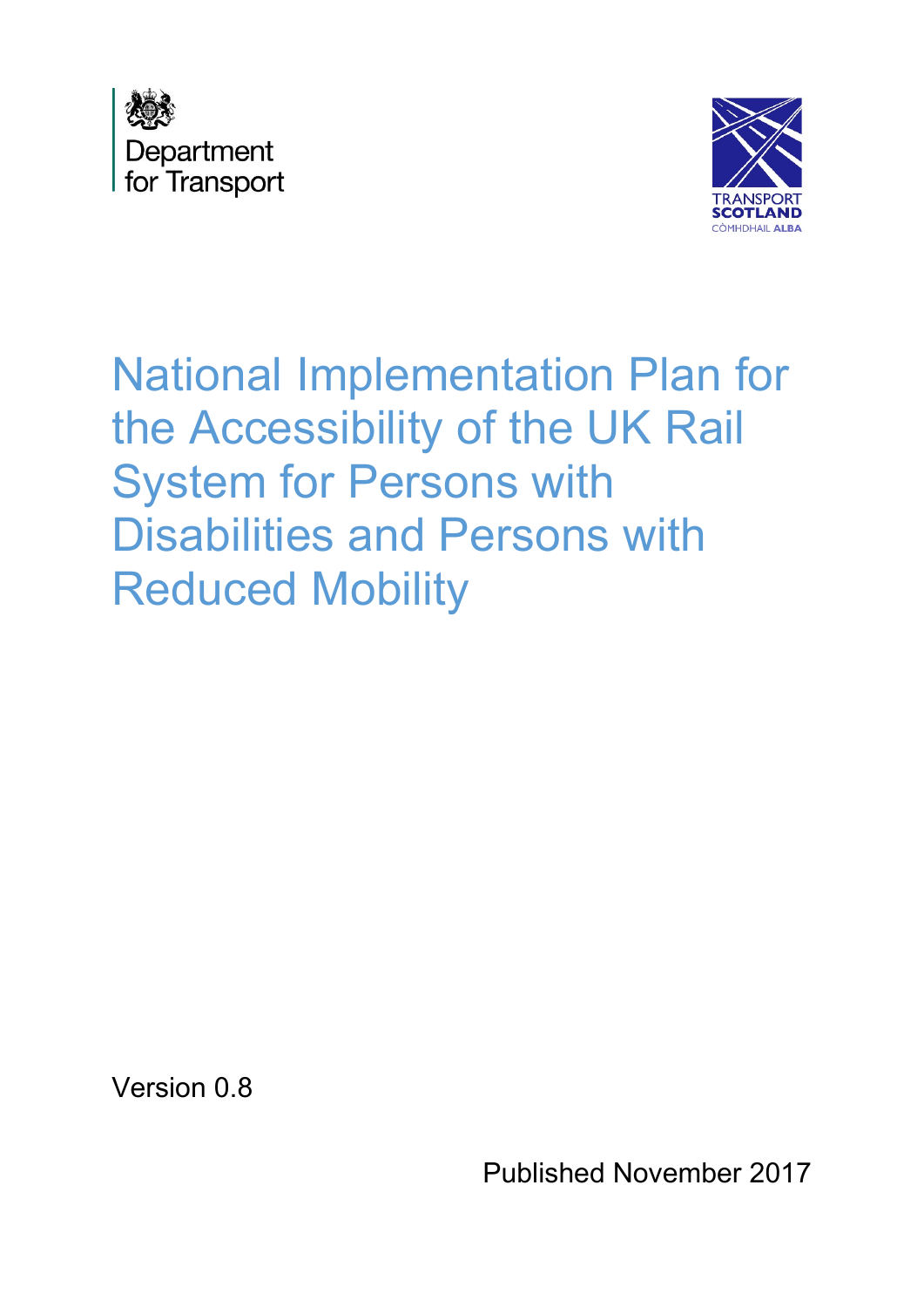| File name:       | <b>Description:</b>                     | Location                                  |
|------------------|-----------------------------------------|-------------------------------------------|
|                  | e.g. Business Case, Terms of            | Full path                                 |
|                  | Reference, etc.                         |                                           |
| 150313 PID       | Project Initiation Document for         | G:\MU\DP\049 Railways for All\034 ERA     |
|                  | Implementation of PRM TSI               | Europe TSIs\Project Management            |
| <b>PRM TSI</b>   | European Regulation on technical        | http://eur-lex.europa.eu/legal-           |
|                  | specifications for interoperability     | content/EN/TXT/PDF/?uri=CELEX:32014       |
|                  | relating to persons with reduced        | R1300&from=EN                             |
|                  | mobility                                |                                           |
| Railways for All | <b>Accessibility Strategy for Great</b> | http://webarchive.nationalarchives.gov.uk |
|                  | <b>Britain's Railways</b>               | /20120409061727/http://assets.dft.gov.uk  |
|                  |                                         | /publications/railways-for-all-           |
|                  |                                         | strategy/railways-for-all-strategy.pdf    |

# **Reference Documents**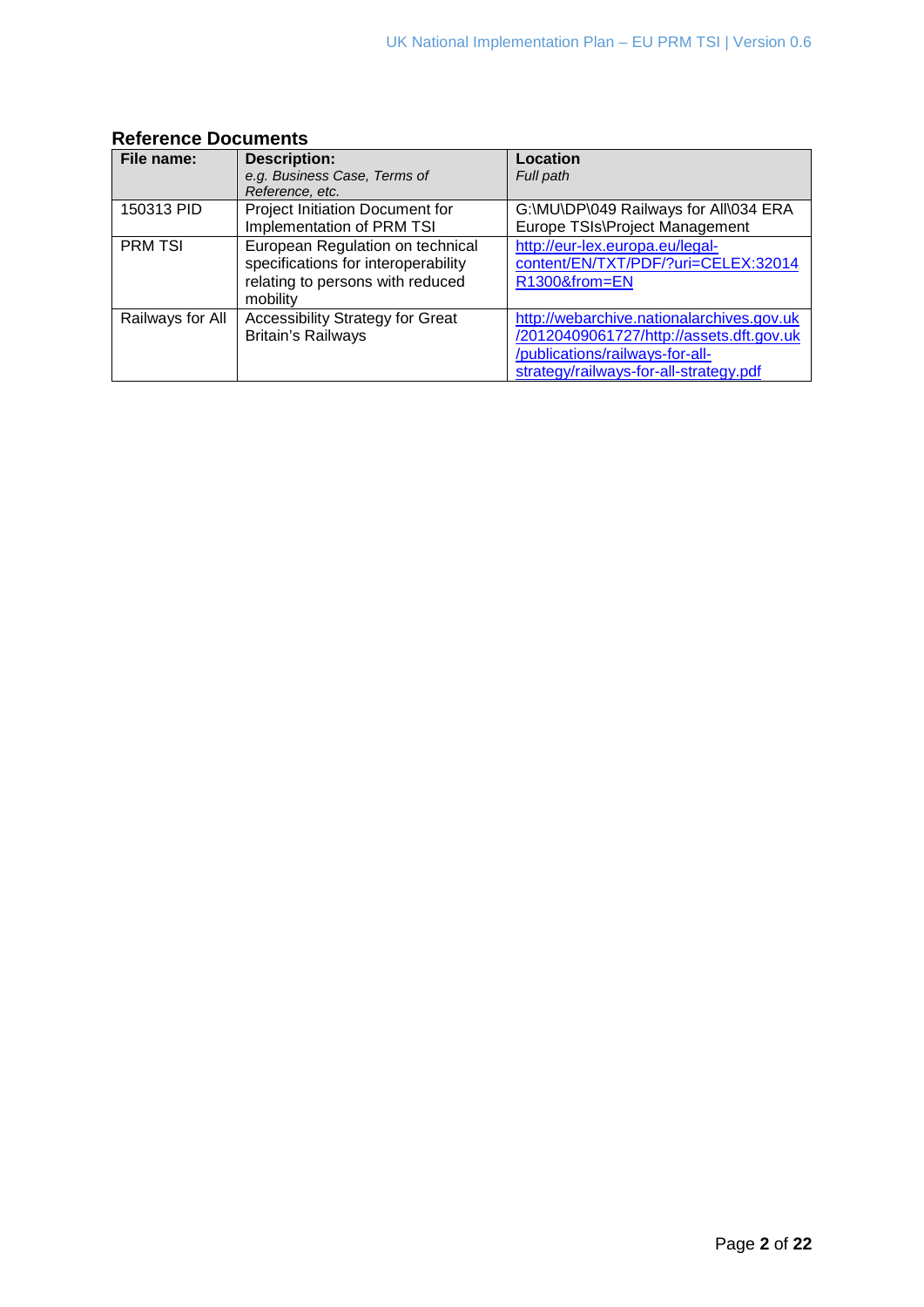#### **Table of Contents**

| 1 <sub>1</sub> |                                                                                  |  |
|----------------|----------------------------------------------------------------------------------|--|
| 1.1            |                                                                                  |  |
| 1.2            |                                                                                  |  |
| 1.3            |                                                                                  |  |
| 1.4            |                                                                                  |  |
| 1.5            |                                                                                  |  |
| 1.6            | Provisions of the Technical Specifications for Interoperability for Persons with |  |
|                |                                                                                  |  |
| 2.             |                                                                                  |  |
| 2.1            |                                                                                  |  |
| 3.             |                                                                                  |  |
| 3.1            |                                                                                  |  |
| 3.2            |                                                                                  |  |
| 3.3            |                                                                                  |  |
| 4.             |                                                                                  |  |
| 4.1            |                                                                                  |  |
| 4.2            |                                                                                  |  |
| 4.3            |                                                                                  |  |
| 4.4            |                                                                                  |  |
| 4.5            |                                                                                  |  |
| 4.6            |                                                                                  |  |
| 4.7            |                                                                                  |  |
| 5.             |                                                                                  |  |
| 5.1            |                                                                                  |  |
| 6.             |                                                                                  |  |
| 6.1            |                                                                                  |  |
| 6.2            |                                                                                  |  |
| 6.3            |                                                                                  |  |
| 6.4            |                                                                                  |  |
| 7.             |                                                                                  |  |
| 7.1            |                                                                                  |  |
| 7.2            |                                                                                  |  |
| 8.             |                                                                                  |  |
| 9.             |                                                                                  |  |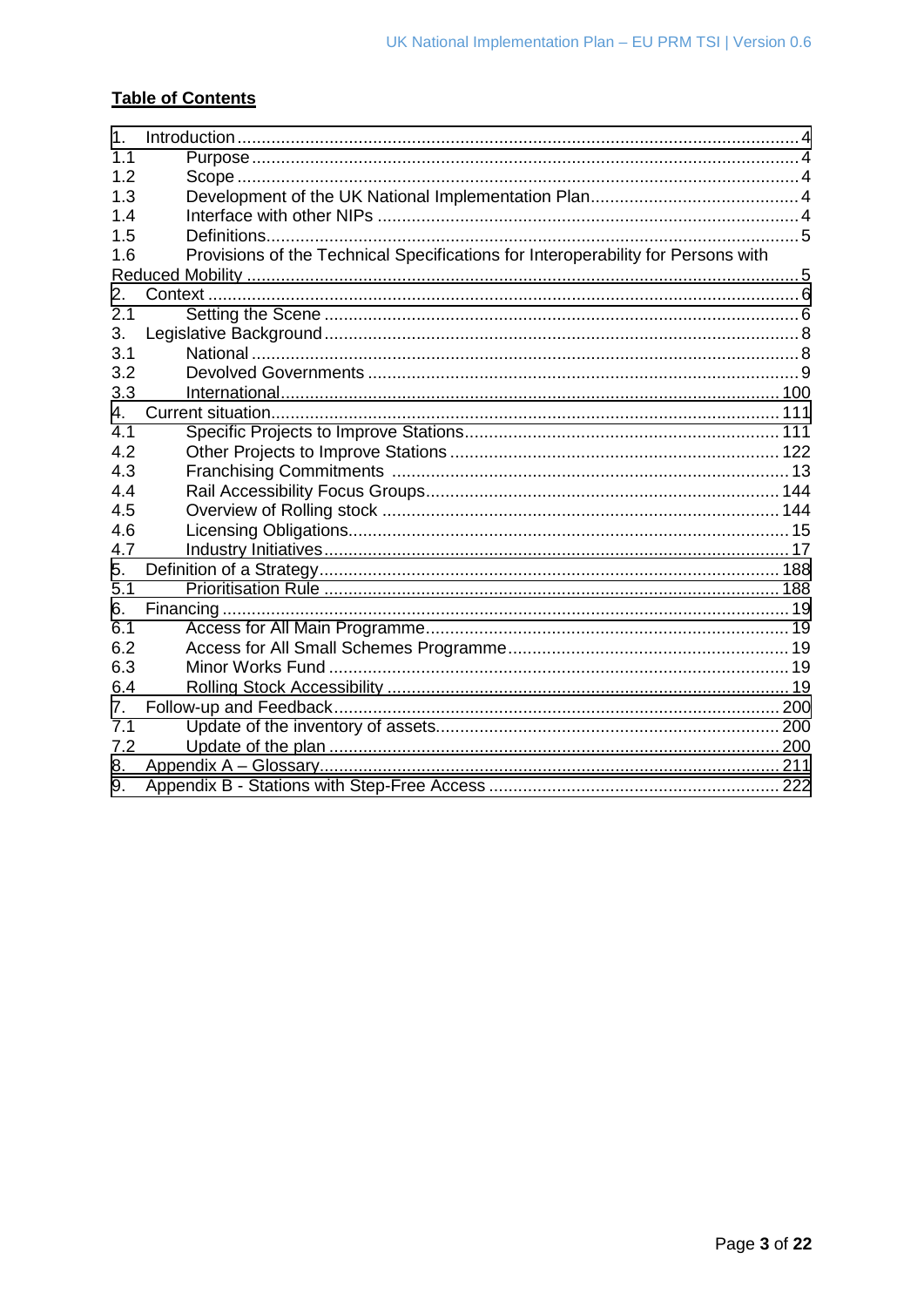# <span id="page-3-0"></span>**1. Introduction**

# **1.1 Purpose**

 (PRM TSI) entered into force on 1 January 2015. It specifies that all European Union (EU) Member States should work towards improving the accessibility of their rail system for The revised Technical Specifications for Interoperability for Persons with Reduced Mobility persons with disabilities and persons with reduced mobility. The PRM TSI can be found on the European Commission's (EC) website at: [http://eur-lex.europa.eu/legal](http://eur-lex.europa.eu/legal-content/EN/TXT/PDF/?uri=CELEX:32014R1300&from=EN)[content/EN/TXT/PDF/?uri=CELEX:32014R1300&from=EN.](http://eur-lex.europa.eu/legal-content/EN/TXT/PDF/?uri=CELEX:32014R1300&from=EN)

 subsystems authorised in accordance with that Decision, projects for new, renewed or contract and projects for new rolling stock of an existing design. This updated TSI repeals the Decision 2008/164/EC, however, that TSI still applies to upgraded subsystems that are at an advanced stage or are the subject of an ongoing

 Implementation Plan (NIP) setting out how they will progressively eliminate all identified inventory of assets strand, see section [1.6\)](#page-4-0). This plan should be submitted to the European All Member States are required to develop and endeavour to put into practice a National barriers to accessibility across the rail network (barriers are to be identified through the Commission by January 2017.

The NIP should run for a period of at least 10 years and shall be updated regularly, at least every five years. UK rail infrastructure funding currently runs in five year plans. Although the aspiration to continue to improve the accessibility of stations will continue, this NIP can only offer certainty on the funding of infrastructure work up to 2019. Rail vehicle accessibility has a target of 100% compliance by 2020, and, therefore, this plan can only outline the rail vehicle strategy up to 2020.

#### $1.2$ **1.2 Scope**

 This implementation plan is relevant to all passenger train and station operators in the United Kingdom. It applies to the infrastructure, operation and traffic management, telematics applications and rolling stock subsystems.

## **1.3 Development of the UK National Implementation Plan**

 The UK NIP has been developed by the Department for Transport (DfT), Transport Scotland, Welsh Government and the Department for Regional Development Northern Ireland in collaboration with:

- the Disabled Persons Transport Advisory Committee (DPTAC);
- the Office of Rail and Road (ORR);
- Network Rail;
- Association of Train Operating Companies (ATOC);
- Train Operating Companies (TOC);
- Transport for London (TfL);
- European Rail Agency (ERA);
- Rail Delivery Group; and
- User Groups.

# **1.4 Interface with other National Implementation Plans**

 The Infrastructure TSI and Energy TSI have the most overlap with the PRM TSI. This is due to the station accessibility works (covered under the Infrastructure TSI), including platform heights, and the effect of electrification on upgrading footbridges to make them accessible.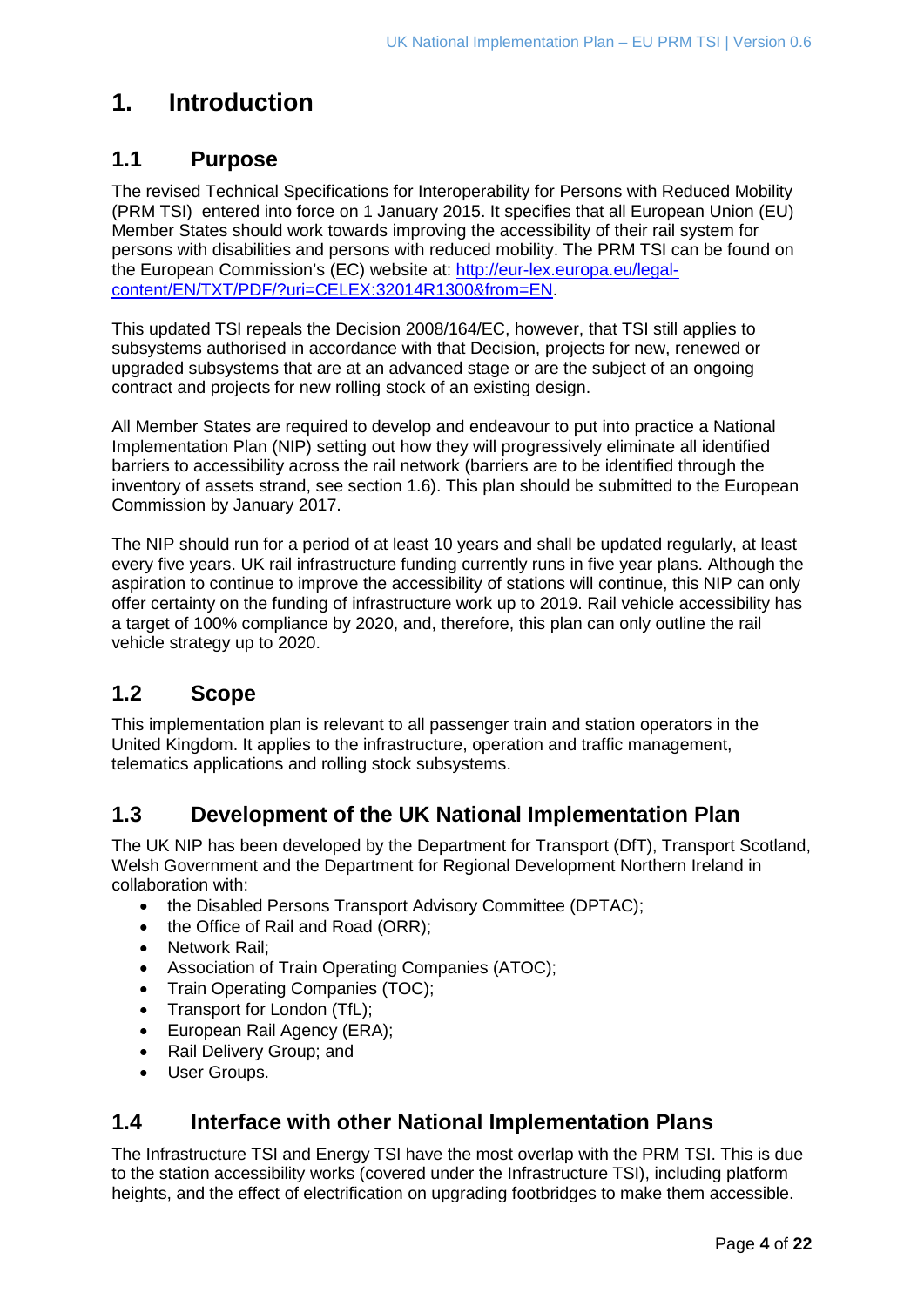# **1.5 Definitions**

#### **1.5.1. Definition of 'station'**

The definition of station used in this NIP is taken from the PRM TSI 2.1.1 *Scope related to infrastructure subsystem.* 

#### **1.5.2. Definition of 'disability'**

This implementation plan assumes the same definition of disability as the Equality Act 2010:

"A physical or mental impairment that has a substantial and long term adverse effect on a person's ability to carry out normal day-to-day activities."

### <span id="page-4-0"></span> **1.6 Provisions of the Technical Specifications for Interoperability for Persons with Reduced Mobility**

 The PRM TSI establishes a strong international framework for promoting EU action on for persons with disabilities and persons with reduced mobility. improving the accessibility of the trans-European conventional and high-speed rail system

There are three strands to the implementation of this regulation.

#### **1.6.1. National Implementation Plan**

 eliminate all of these barriers, and outlines the extent of the work required. The NIP identifies barriers to accessibility, defines the UK's strategy to progressively

#### **1.6.2. List of Advanced Projects**

 EC before the deadline on 31 December 2015. A list of projects at an advanced stage of development will be compiled and submitted to the

#### **1.6.3. Inventory of Assets**

 and serves as a baseline, against which progress can be monitored and evaluated. It also by the railways undertaking, infrastructure manager or station manager and rolling stock An inventory of assets identifies all barriers to accessibility, provides information to users, covers public areas of stations dedicated to the transport of passengers that are controlled which is in scope of the Locomotive and Passenger TSI<sup>[1](#page-4-1)</sup>.

 situation, and ensuring that any data collection completed by the UK is not duplicated by the The EC has published an Invitation to Tender (ITT) in the Official Journal of the European Union for the development of the technical tools for data collection. Tender applications had to be submitted by 13 June 2015. Future work for the UK on the Inventory of Assets includes identifying the main data collectors, meeting potential suppliers to discuss the current UK supplier.

#### **1.6.4. Advisory Body**

 monitoring implementation of the TSI. Its role includes, inter alia, monitoring the The PRM TSI recognises the need to establish an advisory body, which will assist the EC in development of a minimum data structure for the inventory of assets, assisting the EC in monitoring the implementation of the TSI, and facilitating the exchange of best practice among Member States.

<span id="page-4-1"></span> <http://www.era.europa.eu/Document-Register/Pages/RST-TSI.aspx>Page **5** of **22** 1 Commission Regulation (EU) No 1302/2014 Locomotive and Passenger TSI: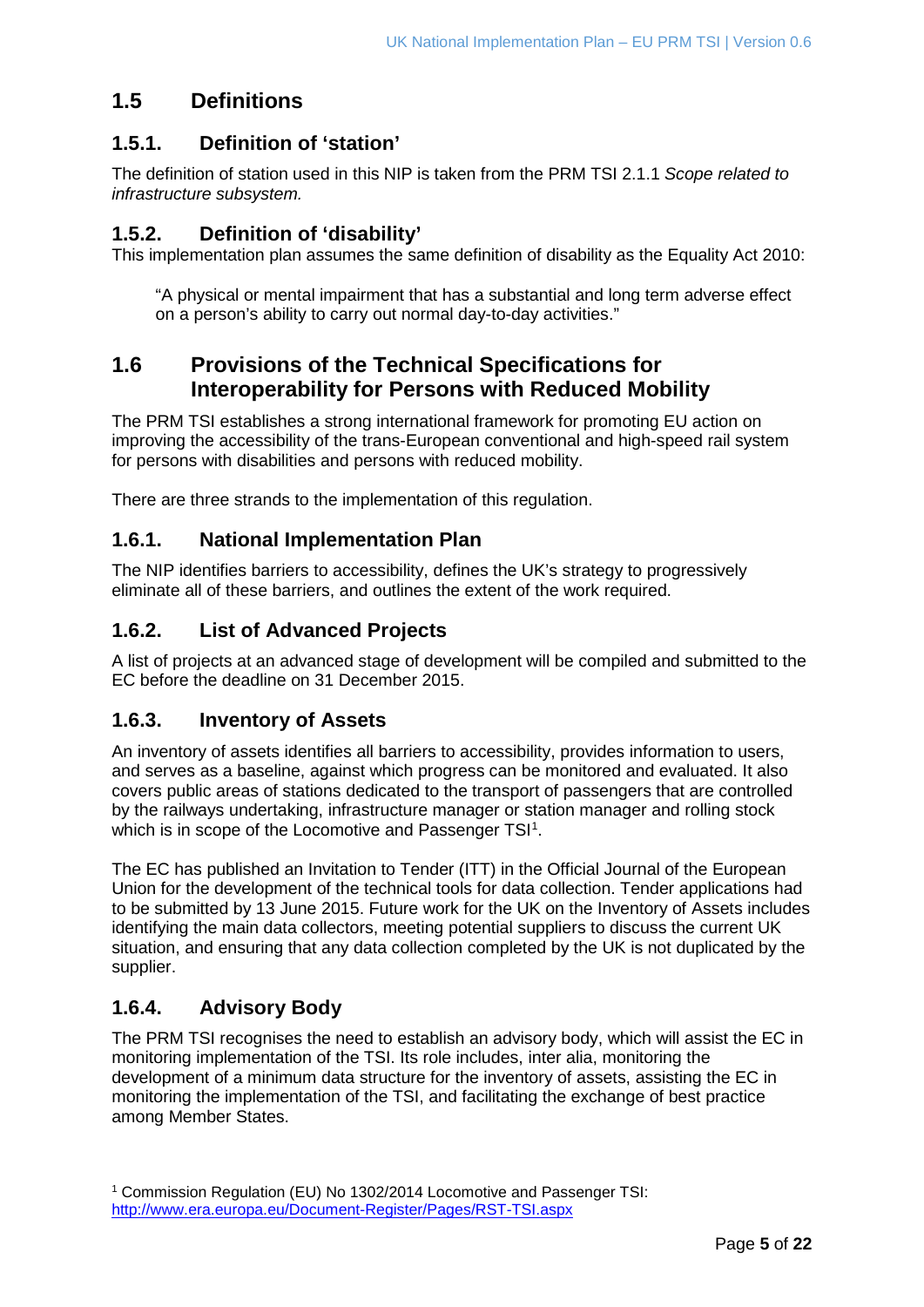# <span id="page-5-0"></span>**2. Context**

# **2.1 Setting the Scene**

#### **2.1.1. Statistics**

This section sets out the UK national picture in terms of persons with disabilities and persons with reduced mobility.

#### **2.1.1.1. General Demographics**

- There are 12.2 million people with a limiting long-term illness, impairment or disability<sup>2</sup> (19% of UK's population).
- The most commonly reported impairments are those that affect mobility<sup>[3](#page-5-2)</sup> (57%, 6.9) million) and stamina, breathing or fatigue (38%, 4.6 million).
- The prevalence of disability rises with age. In 2012/13 around 7% of children were disabled, compared to 16% of working-age adults and 43% of adults over State Pension age<sup>[4](#page-5-3)</sup>.

#### **2.1.1.2. Impact on daily life**

- Around a third of disabled people experience difficulties related to their impairment<sup>[5](#page-5-4)</sup> in accessing public, commercial and leisure goods and services $6$ .
- $\bullet$  30% of older people say that they would like to go out more often<sup>[7](#page-5-6)</sup>.
- • Over a quarter of disabled people say that they do not frequently have choice and control over their daily lives<sup>[8](#page-5-7)</sup>.

#### **2.1.1.3. Transport-focused statistics**

- • In 2011, around a fifth of disabled people reported having difficulties related to their impairment or disability<sup>9</sup> in accessing transport<sup>[10](#page-5-9)</sup>.
- • The UK has the consistently highest satisfaction with accessibility across the EU. In particular, respondents were satisfied with the accessibility of stations (65%), carriages (63%) and ticket offices  $(71\%)^{11}$ .
- As of May 2015, 7,620 heavy rail vehicles had been built or fully refurbished to modern access standards  $-60\%$  of the GB fleet<sup>12</sup>.
- Out of the roughly 2,500 stations (18%) on the UK rail network around 460 (18%) have step-free access to all and between all platforms.

<span id="page-5-9"></span>10 ONS Opinions Survey 2011

[http://ec.europa.eu/public\\_opinion/flash/fl\\_382a\\_sum\\_en.pdf,](http://ec.europa.eu/public_opinion/flash/fl_382a_sum_en.pdf) accessed 5 May 2015

<span id="page-5-11"></span><sup>12</sup> List of Rail Vehicles built or refurbished to modern accessibility standards,

<span id="page-5-1"></span><sup>2</sup> Family Resources Survey 2012/13

<span id="page-5-2"></span><sup>3</sup> Family Resources Survey 2012/13

<span id="page-5-3"></span><sup>4</sup> Family Resources Survey 2012/13. From 6 April 2010, the qualifying State Pension age for women has been gradually increasing. This change does not affect the State Pension age for men, currently 65. This means the definition of both State Pension age and Working age is not consistent over time. 5 "Related to the impairment" refers to the constraints of their environment due to their impairment.

<span id="page-5-5"></span><span id="page-5-4"></span><sup>6</sup> ONS Opinions Survey 2010

<span id="page-5-6"></span><sup>7</sup> TNS Loneliness survey for Age UK, April 2014

<span id="page-5-7"></span><sup>8</sup> ONS Opinions Survey 2011

<span id="page-5-8"></span> 9 "Related to their impairment or disability" refers to the constraints of their environment due to their impairment, and not the lack of local public transport.

<span id="page-5-10"></span><sup>11</sup>*Europeans Satisfaction with Rail Services*,

[https://www.gov.uk/government/publications/list-of-rail-vehicles-built-or-refurbished-to-modern](https://www.gov.uk/government/publications/list-of-rail-vehicles-built-or-refurbished-to-modern-accessibility-standards)[accessibility-standards,](https://www.gov.uk/government/publications/list-of-rail-vehicles-built-or-refurbished-to-modern-accessibility-standards) accessed 7 May 2015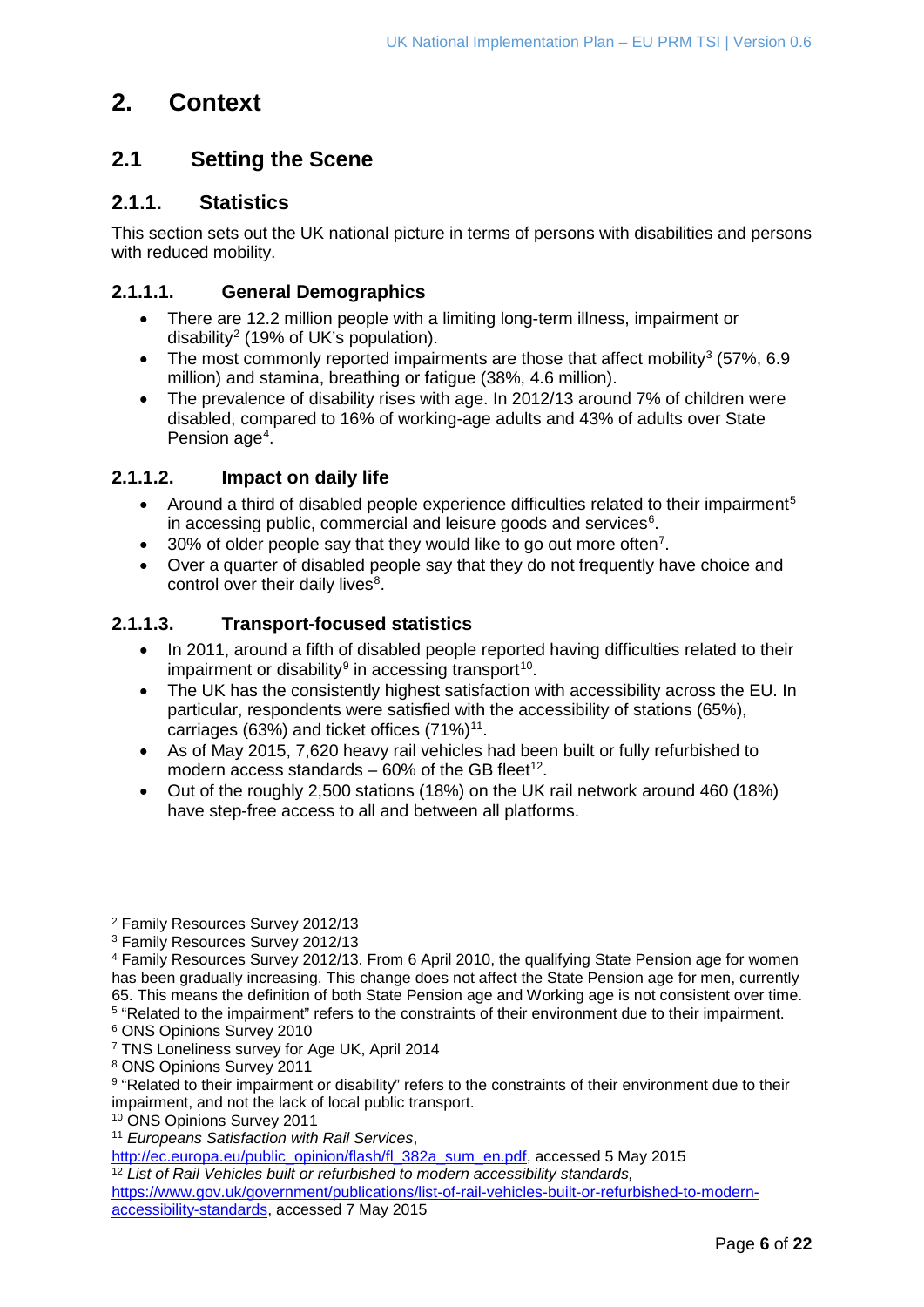- 40% of disabled travellers who didn't use public transport said that one of the main reasons for not using it was due to a lack of confidence in service provision in different areas<sup>[13](#page-6-0)</sup>
- 29% of adults with impairments claim that difficulty with transport is a barrier to work $14$ .
- Disabled people are particularly dependent on public transport with 60% of disabled people having no car in the household, compared with 27% of the general population<sup>15</sup>.
- • More than 170,000 Disabled Persons Rail Cards (DPRC) are in circulation (2015) an increase from 110,000 in 2010. DPRC is restricted to those disabled passengers who face the greatest difficulty when travelling. Currently there are approximately 5m journeys per annum made where DPRC discounts are applied.
- • Through the National Passenger Survey, it is estimated that there are over 70 million journeys per annum made by disabled people on the GB rail network.
- 1.2 million journeys take place which involve pre-booked assistance.

# **2.1.2. Evolution of Mobility Needs**

- by 23%; this is the biggest increase in journeys of any EU country that reports to • Since 2008 the number of passenger journeys on the UK rail network has increased Eurostat<sup>[16](#page-6-3)</sup>.
- With a strong correlation between age and disability, as well as an ageing population (Office of National Statistics projects that 21% of the UK population will be of State Pension age in 2035), the number of people with a limiting long-term illness, impairment or disability is likely to rise<sup>17</sup>.
- • Stemming, in part, from anti-discrimination and rights legislation, it is likely that there will be a continued increase in the use of the UK's rail network by people with disabilities and persons with reduced mobility.
- The number of people living with dementia is expected to double to 1.4m over the next 30 years $18$ .
- By 2030, it is estimated that the number of younger adults with learning disabilities may rise by 32.2%[19.](#page-6-6)

<span id="page-6-3"></span>16 ORR, *Passenger Rail Usage. 2014-15 Quarter 2 Statistical Release*. Accessed April 2015. [http://orr.gov.uk/\\_\\_data/assets/pdf\\_file/0007/15397/passenger-rail-usage-quality-report-2014-15](http://orr.gov.uk/__data/assets/pdf_file/0007/15397/passenger-rail-usage-quality-report-2014-15-q2.pdf) [q2.pdf](http://orr.gov.uk/__data/assets/pdf_file/0007/15397/passenger-rail-usage-quality-report-2014-15-q2.pdf) 

<span id="page-6-6"></span>19 *Future Trends report,* Kings Fund, [http://www.kingsfund.org.uk/time-to-think-](http://www.kingsfund.org.uk/time-to-think-differently/trends/disease-and-disability/child-health)

<span id="page-6-0"></span><sup>13</sup> Disabled Travellers – Awareness of Rights, ORR, March 2014

<span id="page-6-1"></span><sup>14</sup> Life Opportunities Survey, Wave One 2009/11, p.10

<span id="page-6-2"></span><sup>15</sup> Railways for All. The Accessibility Strategy for Great Britain's Railways, March 2006

<span id="page-6-4"></span><sup>&</sup>lt;sup>17</sup> ONS National Population Projections, published 26 October 2011. 15.6 million people of State Pension age out of total population of 73.2 million.

<span id="page-6-5"></span><sup>18</sup>*Living Well with Dementia – a national dementia strategy*, Department of Health 2009

[differently/trends/disease-and-disability/child-health,](http://www.kingsfund.org.uk/time-to-think-differently/trends/disease-and-disability/child-health) accessed 8 May 2015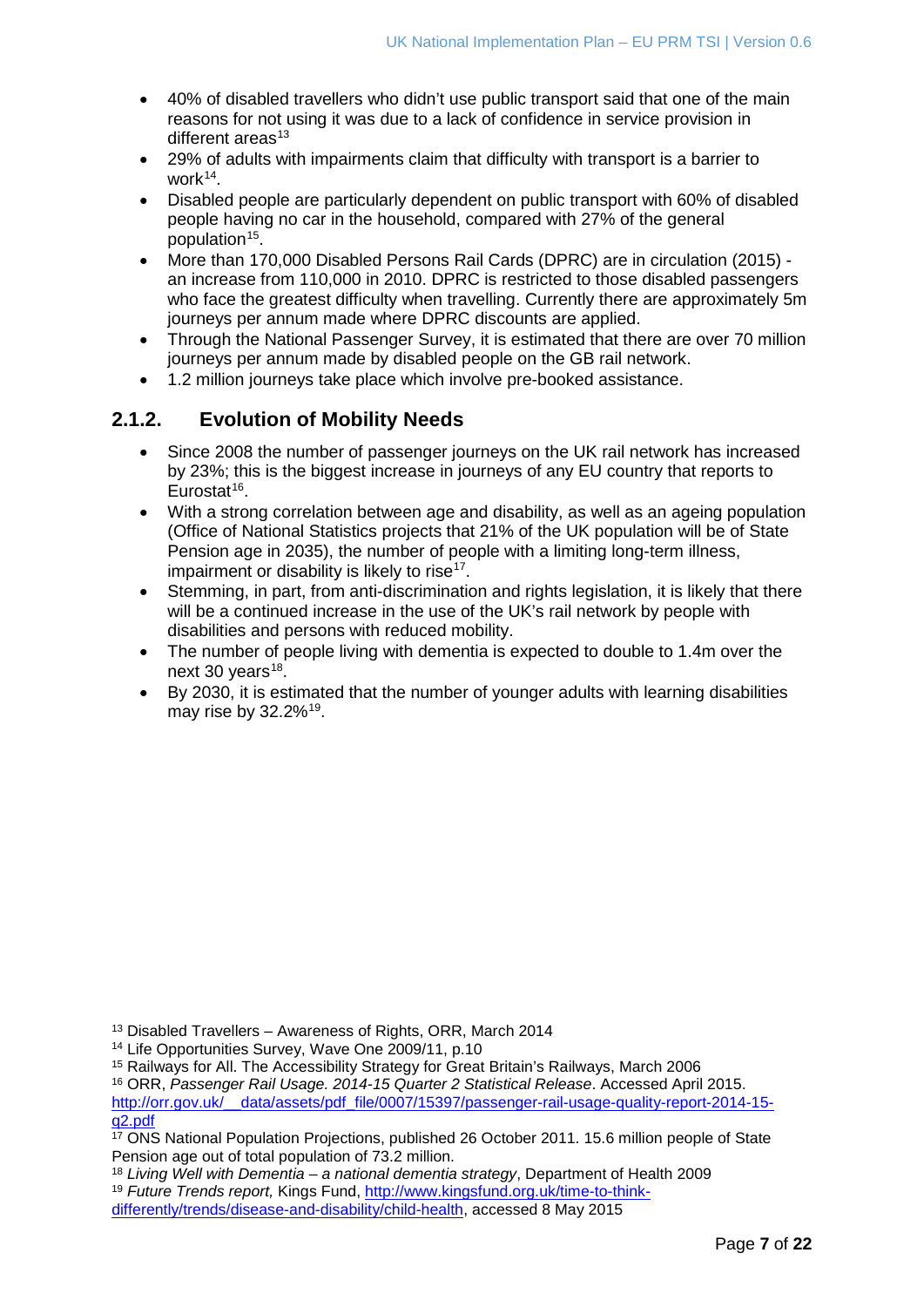# **3. Legislative Background**

# **3.1 National**

# **3.1.1. Disabled Persons Transport Advisory Committee (DPTAC)**

 DPTAC was established by the Transport Act 1985 to advise government on the transport needs of disabled people to ensure that disabled people have the same access to transport as everyone else.

#### **3.1.2. Railways Act 1993**

The Railways Act 1993 made specific provisions to ensure that disabled people's needs were taken into account by train operators, including having to produce a Disabled People's Protection Policy (DPPP) and any infrastructure work in accordance with a statutory Code of Practice.

 It also established the Office of Rail Regulation, now the Office of Rail and Road (ORR). The ORR enforces the Rail Vehicle Accessibility Regulations as well as the PRM TSI for the Department for Transport (DfT).

#### **3.1.3. Transport Act 2000**

 Among many other measures for transport in the UK, the Transport Act 2000 sets out the requirements for the suitability of substitute service provision for disabled passengers.

#### **3.1.4. Railways Act 2005**

The Railways Act 2005 granted Scottish Ministers the power to produce their own Code of Practice to apply to services and stations in Scotland.

# **3.1.5. Equality Act 2010**

 protection in some situations. The Act imposes duties on the Public Sector – The Public The Equality Act 2010 protects people from discrimination in the workplace and in wider society. It replaced previous anti-discrimination laws including the Disability Discrimination Act 1995 (DDA) with a single Act, making the law easier to understand and strengthening Sector Equality Duties – in exercising their functions. This includes Network Rail, when carrying out their public functions.

 characteristics'. The 'protected characteristics' are: age, disability, gender, gender reassignment, pregnancy and maternity, marriage and civil partnership, race, religion or The Act protects people from discrimination and harassment based on 'protected belief, and sexual orientation. It gives individuals greater protection from unfair discrimination and makes it easier for employers and companies to understand their responsibilities.

 organisations and other organisations exercising public functions. This includes the DfT, The Act introduces the Public Sector Equality Duty which applies to all public sector ORR and Network Rail.

Train operating companies, including those operating UK franchises, are not subject to the Public Sector Equality Duty. However, Section 20 of the Equality Act, setting out a Duty to make Reasonable Adjustments, does place an obligation upon all train operators to take reasonable steps - a disabled person should not face a substantial disadvantage in relation to a matter, in comparison to persons with disabilities and persons with reduced mobility.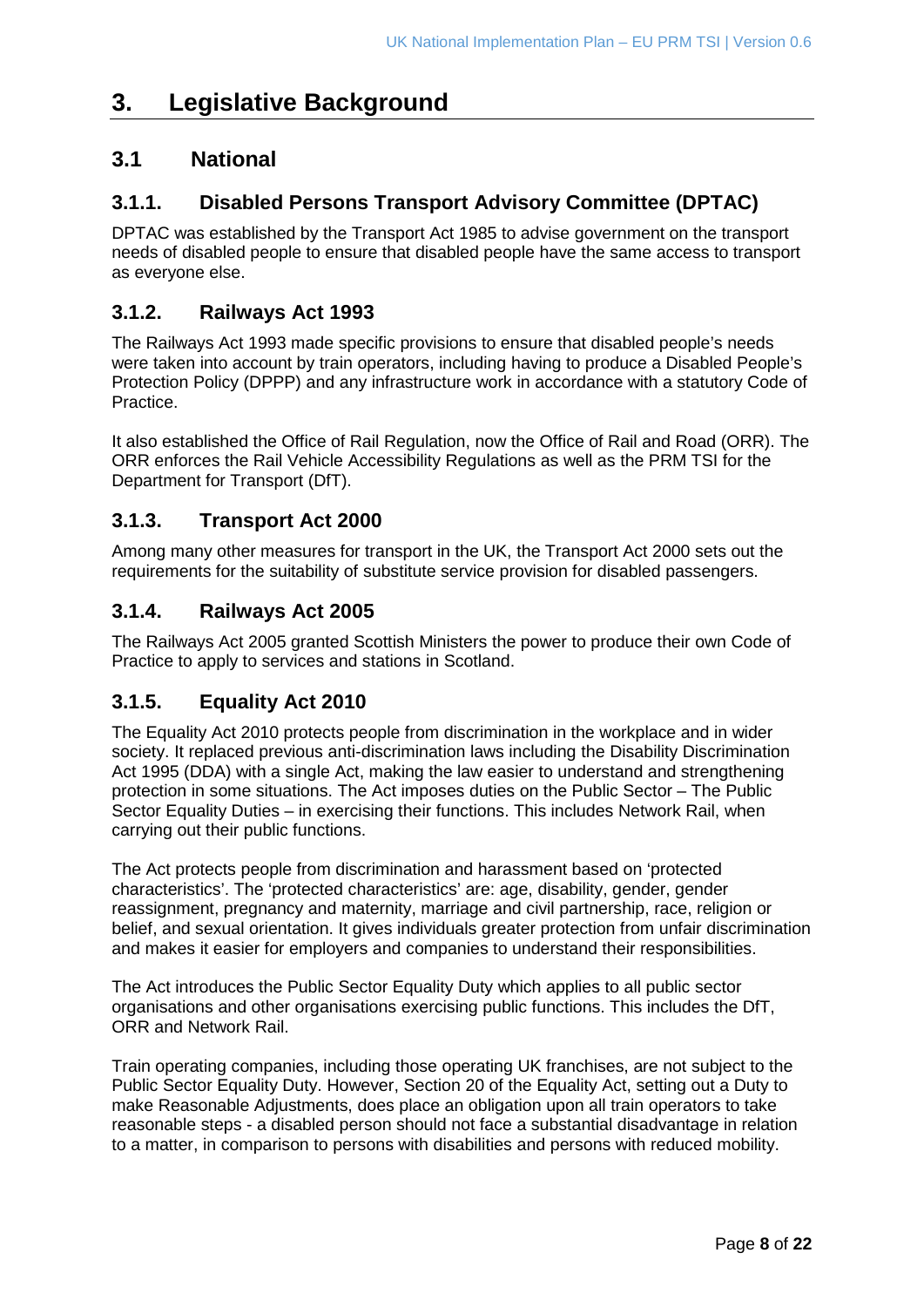An entire Chapter of the Act (Part 12 Disabled persons: transport, Chapter 3) refers to the accessibility requirements of rail vehicles; it defines the processes to be followed but not the physical requirements for an accessible rail vehicle.

#### **3.1.6. Rail Vehicle Accessibility Regulations**

Rail Vehicle Accessibility Regulations (RVAR) have applied to all new rail vehicles entering service in England, Scotland and Wales since 31 December 1998. Northern Ireland has similar regulation that is not covered by this.

 systems (PIS), priority seating and other equipment. The regulations outline the standard requirements for meeting the needs of disabled passengers. This includes providing access for wheelchair users, the size and location of handrails, handholds and control devices, providing audio-visual passenger information

The Rail Vehicle Accessibility (Non-Interoperable Rail System) Regulations 2010 apply to non-mainline vehicles, and contain the specifications applicable to main line vehicles introduced before the first version of the PRM TSI was published. Vehicles introduced before RVAR 1998 have to be compliant before 1 January 2020; the PRM TSI may be applied instead to main line vehicles.

#### **3.1.7. The Railways (Interoperability) Regulations 2011**

 The Railways (Interoperability) Regulations 2011 (as amended) (RIR) is the domestic legislation that enforces the application of the TSI. RIR requires new or upgraded subsystems (such as stations, rolling stock and signalling equipment) to be authorised before being brought into use. The authorisation process requires accredited organisations to certify that the project has applied the appropriate provisions of the TSIs, and once this has been evidenced and the process is complete, ORR will authorise the use of the subsystem. It is a legal requirement that the subsystem remains compliant after being brought into use.

## **3.2 Devolved Governments**

#### **3.2.1. The Mobility and Access Committee for Scotland Regulations 2002**

 amongst people in Scotland of developments which affect their mobility, choices and The Mobility and Access Committee for Scotland Regulations 2002 established the Mobility and Access Committee for Scotland (MACS). The organisation's work complements the work undertaken by DPTAC. It advises Scottish Ministers on policy affecting the travel needs of persons with disabilities and persons with reduced mobility, and raises awareness opportunities of travel.

## **3.2.2. Government of Wales Act 2006**

 The Government of Wales Act 2006 imposes a requirement on Welsh Ministers to exercise their functions with due regard so there is equality of opportunity for all people.

#### **3.2.3. Transport (Wales) Act 2006**

 The Transport (Wales) Act 2006 requires Welsh Ministers to publish a Wales Transport Strategy (WTS). A new Welsh National Transport Plan is being developed in line with the Welsh Government's policies and objectives for transport, as set out in the WTS and the Welsh Government's wider policy objectives.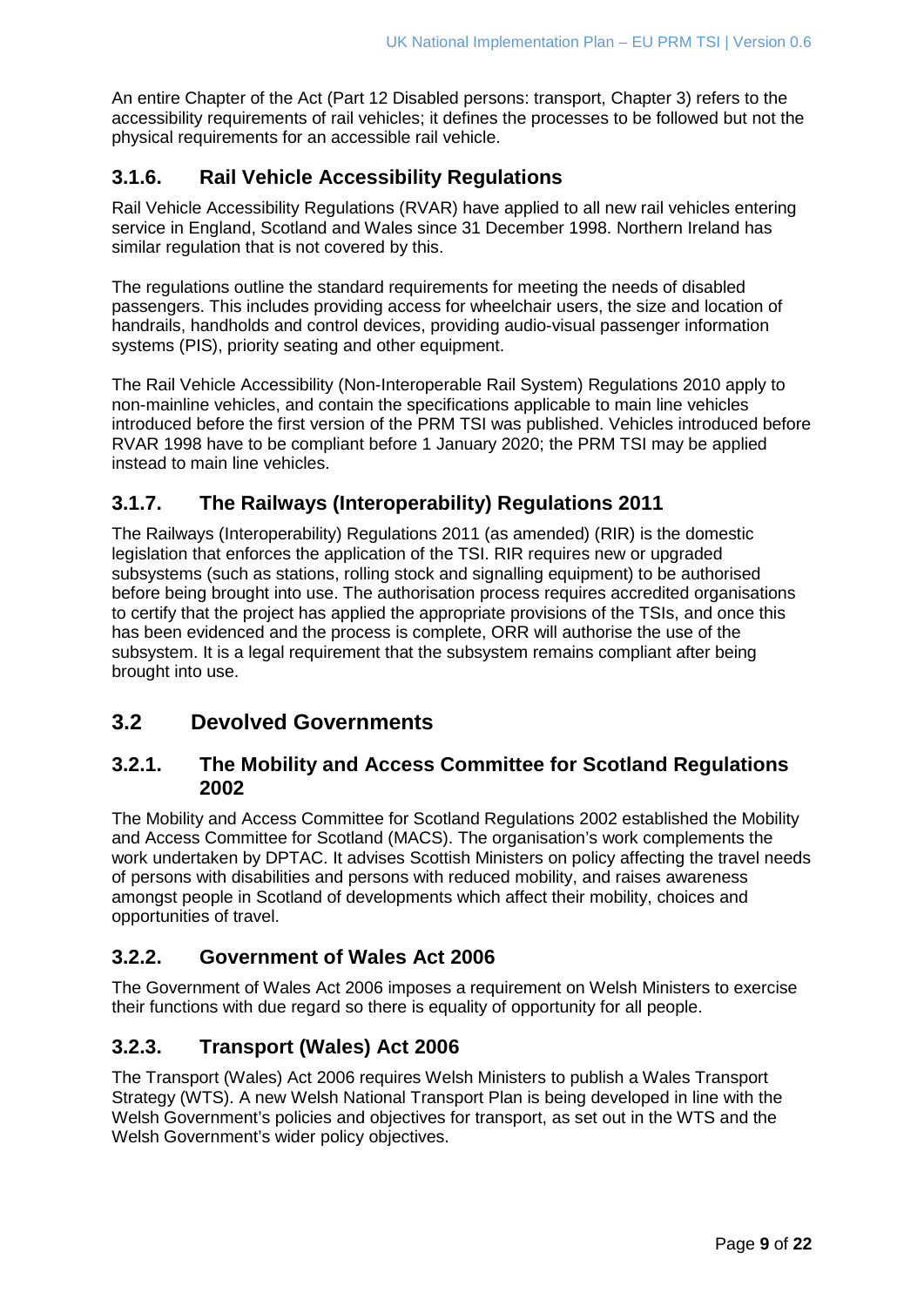### **3.3 International**

#### **3.3.1. Directive 2008/57/EC: On the Interoperability of the Rail System within the Community**

 for Interoperability. This applies across Europe's railways. The intent of the interoperability regime is not only to facilitate cross-border rail operations, but to also remove barriers to Directive 2008/57/EC: On the Interoperability of the Rail System within the Community, sets out the requirements to achieve interoperability within the EU rail system. The Directive established the TSI that outlines harmonised standards defining the Essential Requirements trade and reduce costs by establishing common standards across the European Union.

 The TSIs cover the various subsystems that make up the rail network: rolling stock (locomotive & passenger and wagons), infrastructure, energy and control, command and safety in rail tunnels and accessibility for persons of reduced mobility (PRM). There are also signalling. "Transverse" TSIs define requirements that cover multiple subsystems: noise, "functional" TSIs covering operations and traffic management, and telematics applications for both passenger and freight services.

 London Underground and Tyne & Wear Metro. The requirements of the Directive have been The directive applies to the European Union rail system, which now includes all Network Rail infrastructure, HS1 and the Channel Tunnel. It does not apply to metro services such as transposed into GB domestic legislation through the Railways (Interoperability) Regulations 2011 (as amended).

#### **3.3.2. Commission Regulation (EU) No 1300/2014: Technical Specification for Interoperability: Persons with Reduced Mobility (2014)**

 Persons with Reduced Mobility (2014) is the revised TSI that relates to accessibility of the Commission Regulation (EU) No 1300/2014: Technical Specification for Interoperability: EU's rail system for persons with disabilities and persons with reduced mobility (PRM TSI). The 2014 version of the PRM TSI extended its scope beyond the strategic Trans-European Rail Network (TEN) to the whole main line European rail system.

 The PRM TSI contains requirements for passenger rail vehicles and for stations. The requirements for vehicles are very similar to those in the RVAR: when the first version of the PRM TSI came into force, RVAR was revised to exclude those trains subject to the TSI, by means of The Rail Vehicle Accessibility (Interoperable Rail System) Regulations 2008.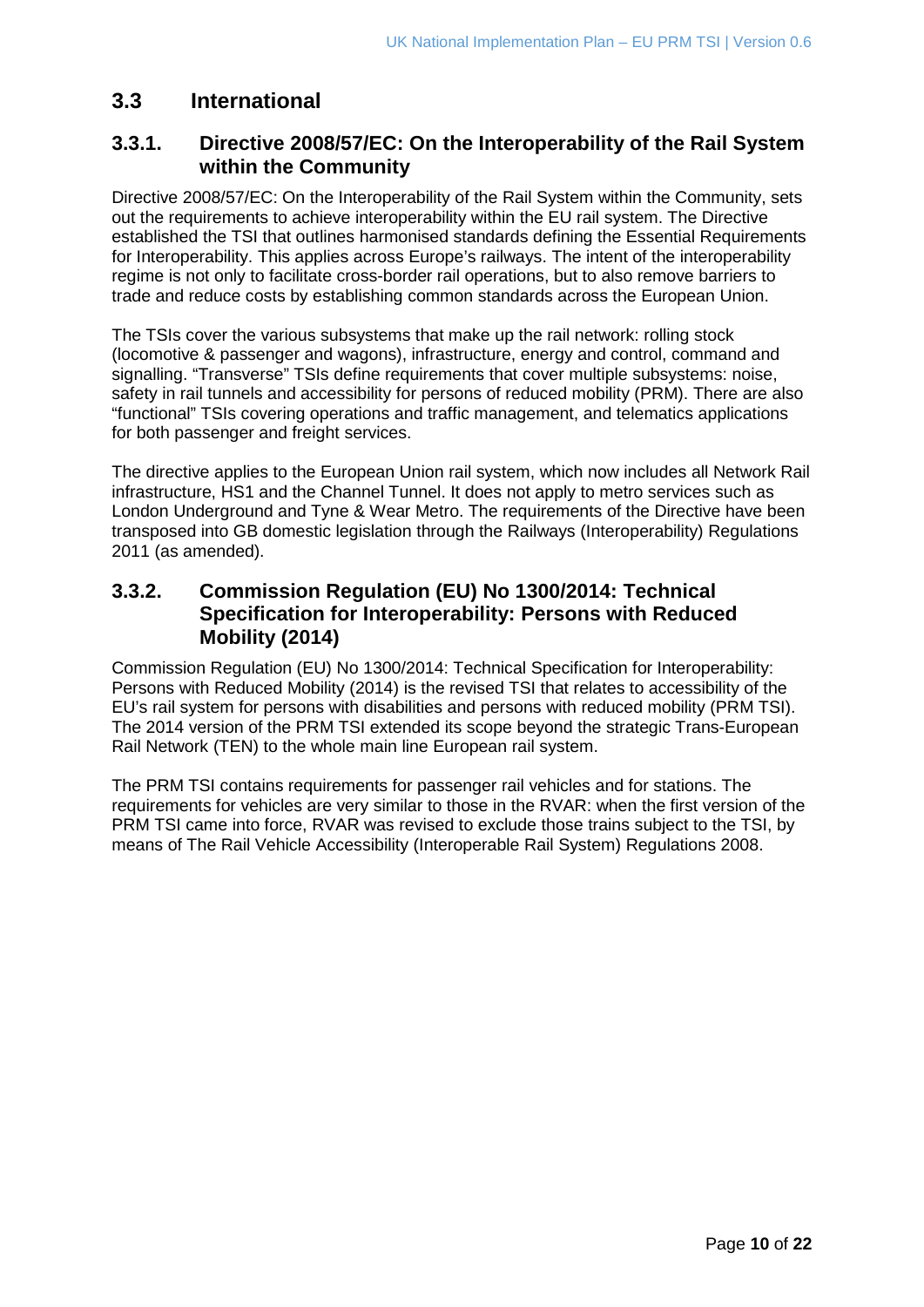# <span id="page-10-0"></span>**4. Current situation**

# **4.1 Specific Projects to Improve Stations**

 Only around 460 stations, out of the 2,500 on the UK rail network, have step-free access to and between all platforms. There are three current projects in place specifically to improve the accessibility of UK rail stations, outside of complete station upgrades and renewals<sup>[20](#page-10-1)</sup>:

#### **4.1.1. Access for All Main Programme**

 Launched in 2006 as part of The Railways for All Strategy, the Access for All Programme started as a £390m fund targeted at improving the accessibility of the UK's stations through to 2015. The initial programme was delivered early and under budget, allowing 151 step-free routes in stations to be completed by the end of 2015.

 £160m. 278 stations were nominated, from which 68 were chosen for funding. This To build on this success, the fund has since been extended to 2019 with an additional investment is over and above commitments made in franchises, the ongoing renewal of stations delivered by Network Rail, and major station improvement projects.

#### **4.1.1.1. Eligibility**

Stations that meet the following five criteria are eligible for this funding:

- 1. Industry Priorities the Train Operating Companies (TOCs) prioritise and nominate stations on their system for funding. Geographic location is taken into consideration to ensure an even spread of improvement projects.
- 2. Passenger Footfall taken from ORR usage data.
- 3. Incidence of Disability in Local Area –information is taken from the most recent Census.
- 4. Proximity to facilities such as hospitals or schools for disabled children.
- 5. Availability of third party funding.
- 6. Geographical location.

#### **4.1.1.2. Benefits of this Programme**

- 150 step-free routes at stations will be delivered by the end of 2015.
- Initial research into benefits show that station patronage can rise by up to 20% when step-free access to platforms is provided.
- These projects have an average benefit-cost ratio (BCR) of 2.4:1, but some have very high BCRs, such as 11.3:1 at Vauxhall, London. If wider benefits are included, for example passengers with pushchairs or luggage and increased fares, BCRs can be as high as 19:1.

#### **4.1.2. Access for All Small Schemes Programme**

 This is an annual £7.5m cash grant to TOCs for smaller scale or locally focused access improvements to stations. This fund was in response to concerns that Access for All funding would target bigger stations and projects rather than local, smaller projects. The funding is allocated directly to TOCs based on the footfall at their stations and is released on completion of projects.

Over 1,200 stations have benefitted from this fund since 2006. Typical work undertaken by this programme includes accessible toilets, lighting improvements, customer information screens, ticket windows, and automatic doors into station.

<span id="page-10-1"></span><sup>20</sup> These fall under the specifications of the PRM TSI and therefore would be made accessible as part of the upgrade or renewal works.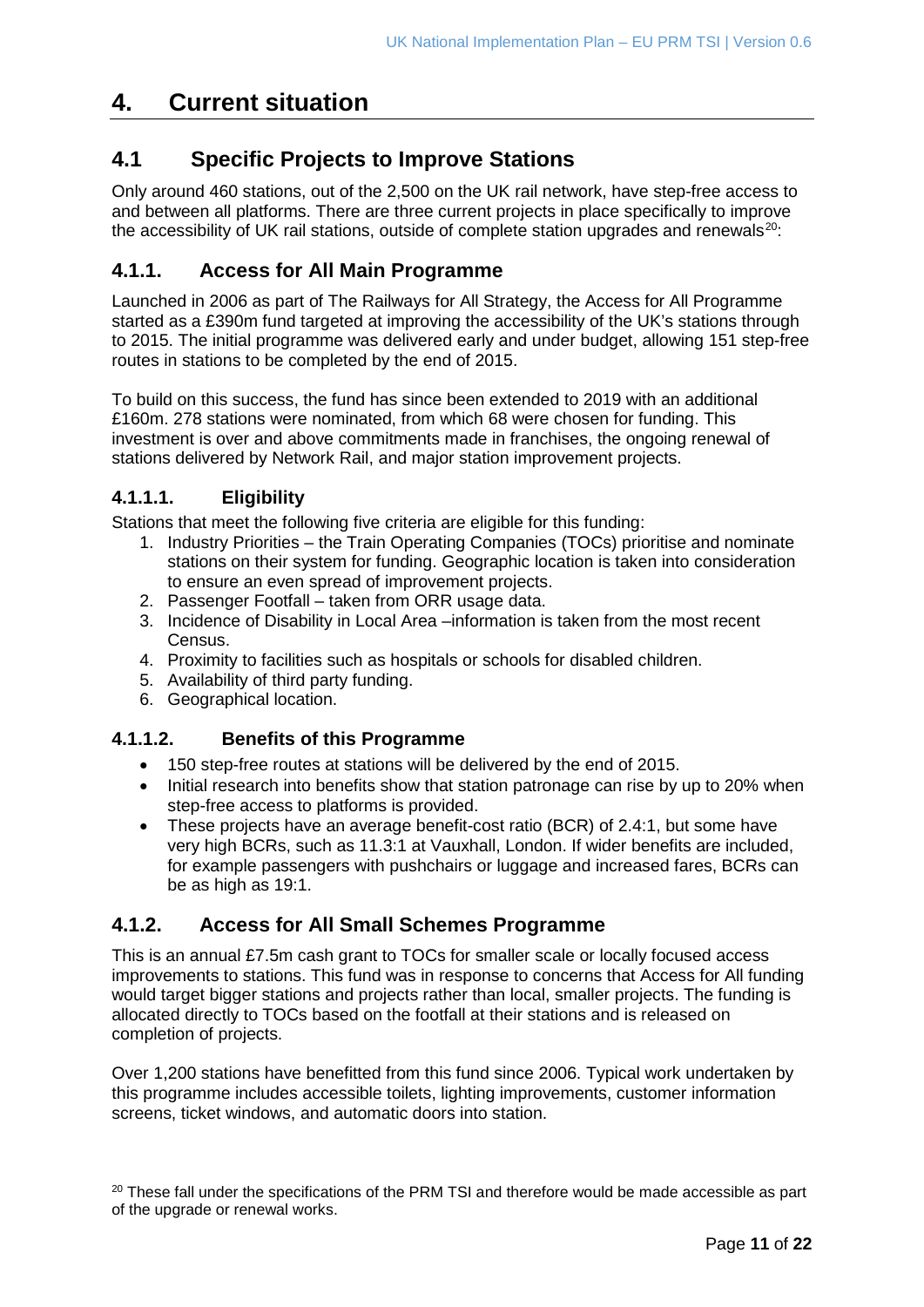#### **4.1.3. Access for All Mid-tier Programme**

 In addition to the three current projects, there is the Access for All Mid-tier Programme. This programme was launched in April 2011 as a £37.5m fund for station access projects requiring between £250,000 and £1 million of government support. 42 projects were chosen with 160 stations to benefit by the end of 2015.

This fund was popular with industry and delivered projects included lifts, tactile warning strips, toilets, and ticket windows. However, there is currently no further funding available.

#### **4.1.4. National Stations Improvements Programme (NSIP)**

 believe they will see a return on their investment within the lifespan of their franchise. NSIP has been funded since 2009. Its aim is to improve passenger satisfaction survey results at medium-sized stations around the country, where there would normally not be a commercial case for doing so; either it is too small to warrant investment or the TOCs do not Improvements are measured by an increase in passenger satisfaction.

 stations best are able to decide where funding should be given. Third party funding targets have been included to encourage TOCs to unlock additional funding for their projects. Since The devolved approach to running this programme means that those who know the area and 2009, 451 stations have received some form of improvement and a further 113 projects have been chosen for funding up until 2019.

#### **4.1.5. Welsh Government Funding**

 authorities (including the regional transport consortia) and others. In addition, the Welsh The Welsh Government launched its own station improvement programme which has funded station accessibility improvements to stations in Wales. This is a £40m programme which includes £21m of European Regional Development Fund Convergence funding. The scheme is an open grant scheme and is open to applications from the railway industry, local Government has also funded a number of smaller schemes and has provided matching investment for Access for All projects in Wales to expand the programme.

# **4.2 Other Projects to Improve Stations**

#### **4.2.1. Crossrail**

Crossrail is a new 118km, high-frequency, high-capacity railway for London and the South East. The East-West route across Greater London is currently under construction and is expected to be fully operational by the end of 2019. When fully open, Crossrail will dramatically improve accessibility to key locations along the route.

Accessibility improvements will include:

- All of the new Crossrail stations and refurbishment of existing station facilities will take into account accessibility needs and follow the guidance contained in the DfT Code of Practice.
- Crossrail trains at all of the new central London underground stations and at Heathrow. • All stations will be step-free from street to platform with level access from platform to
- between platforms or onto and off trains. • Crossrail will offer the same 'turn up and go' service currently provided on the London Underground and London Overground for passengers requiring assistance
- When interchanging between Crossrail and other services, there will be step-free access between Crossrail platforms and other National Rail and London Underground services where possible, given the constraints of the existing Tube and National Rail network.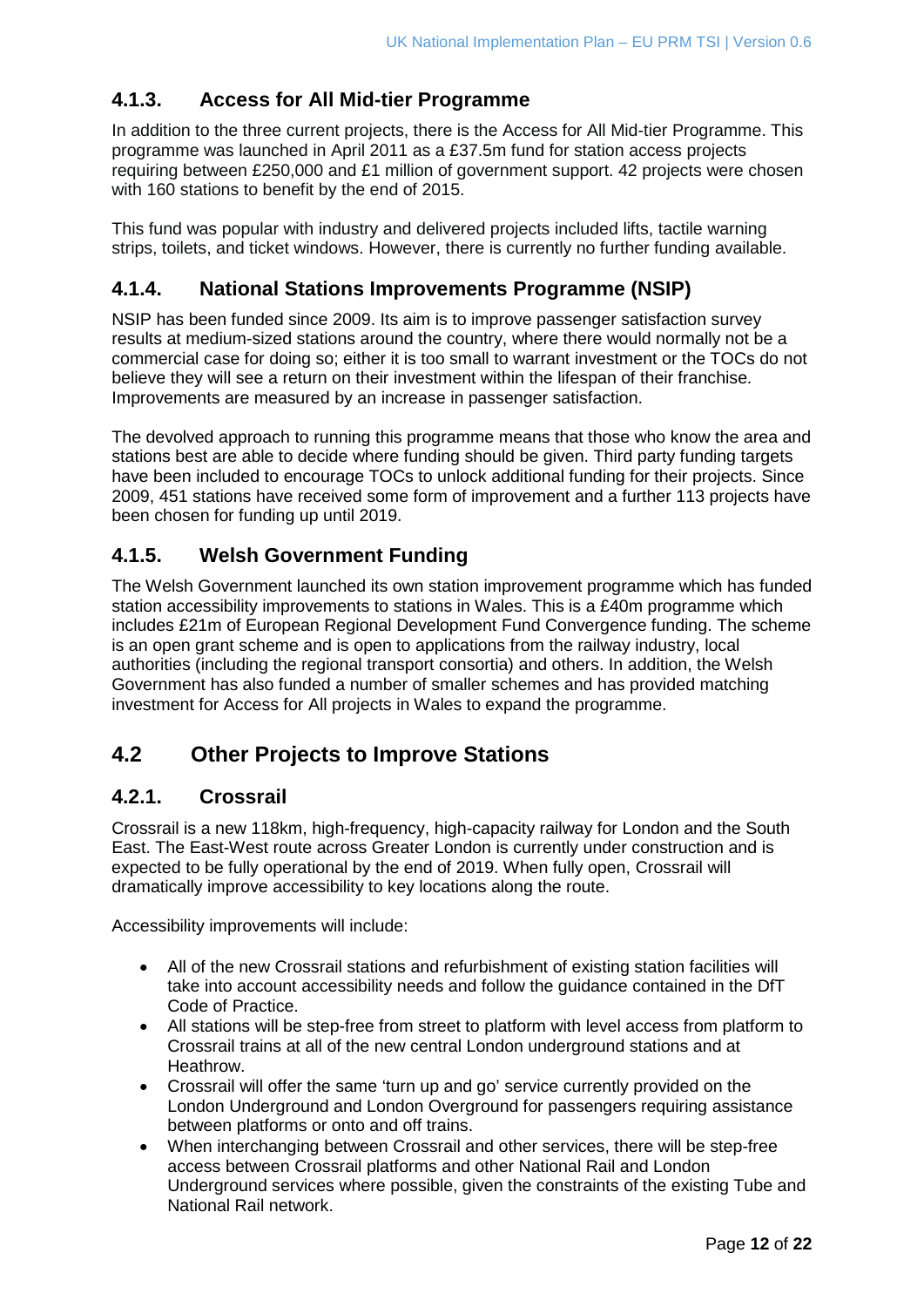• The specifications for Crossrail trains will include provision of space for the carriage of bicycles as well as items such as pushchairs, luggage and wheelchair access. Manual boarding ramps will also be available.

#### **4.2.2. Thameslink**

 street to the train, without the requirement for additional assistance in the Thameslink Core By the end of the Thameslink Programme in 2018, there will be step-free access from the (St Pancras, Farringdon, City Thameslink and Blackfriars) and platforms 4 and 5 of London Bridge station.

 will have reached 50 out of 114 (44%). As a percentage of footfall, these figures are Including Access for All improvements, by 2019, the number of step-free stations on the Thameslink network will have reached 74 out of 114 (65%) and access between platforms respectively 90% and 85%.

#### **4.2.3. Major Station Projects**

Major station projects, such as the redevelopments of Birmingham New Street and Reading stations, have to adhered to the DfT Code of Practice, which brings together EU and national standards with best practice guidance on station accessibility.

#### **4.2.4. Electrification**

 North. To electrify the lines, wires are being installed above the tracks, which means that footbridges are currently being modified, they will be upgraded to ensure step-free access Key routes across the UK will be electrified to provide faster, more reliable and greener journeys. Currently there are electrification programmes to the Great Western line and the some bridges and tunnels will need to be modified to fit the new wires. Where non-step-free following the guidance set out in the DfT Code of Practice.

# **4.3 Franchising Commitments**

## **4.3.1. Minor Works Budget**

All post-2004 Franchise Agreements with train operating companies to operate UK rail services have included the Minor Works Budget. This is an annual fund which is specified in the Franchise Agreement for the purpose of facilitating small scale physical alterations or additions to improve accessibility of Stations to Disabled Persons, not involving substantial works of construction or reconstruction.

 the Minor Works Budget. This is an annual fund, which is specified in the Franchise All post-2004 Franchise Agreements with TOCs to operate UK rail services have included Agreement, to facilitate small scale physical alterations or additions to improve accessibility of Stations to Disabled Persons. It does not involve substantial works of construction or reconstruction.

Current Franchise Agreement Minor Work Budget's range from £150,000 to £600,000 per annum, increasing with inflation each franchise year.

 agreed with the Secretary of State. TOCs must carry out this agreed programme each year, TOCs must develop a Minor Works Programme on commencing a franchise which must be and provide regular reports on progress.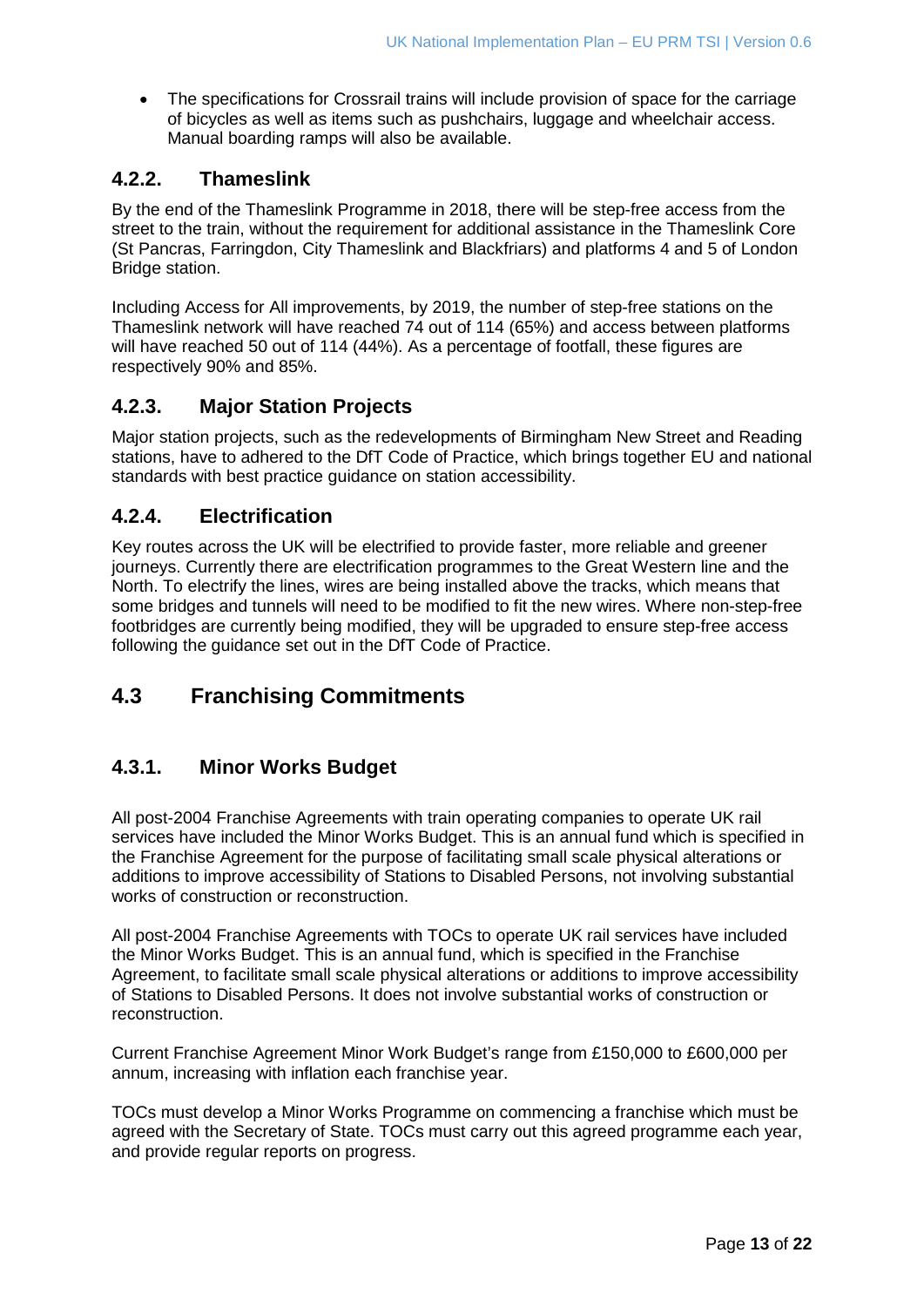with inflation each franchise year) that is generally used on improving station accessibility. The minor works programme has been included in franchise agreements since 2004. It is an annual fund usually of between £250,000 and £300,000 contributed by the TOC (increasing

 TOCs submit a list of works that they would like to complete over the year for approval. DPTAC advises as to whether certain projects should be approved.

### **4.3.1. Franchise Agreement**

All post-2004 Franchise Agreements contain provisions around accessibility and inclusivity. They include references to license obligations such as DPPPs, in particular to accessible transport arrangements, and providing the Passenger Assistance booking service, and impose further reporting obligations on TOCs.

 Agreements also impose further reporting obligations on TOCs. All post-2004 Franchise Agreements contain provisions around accessibility and inclusivity. They include references to license obligations, such as DPPPs, accessible transport arrangements and providing the Passenger Assistance booking service. The Franchise

# **4.4 Rail Accessibility Focus Groups**

#### **4.4.1. Industry Steering Group**

 Industry Steering Group is a quarterly meeting with representatives from Government, operators and other stakeholders to discuss rail accessibility improvements. This is an important meeting to help coordinate progress between the main stakeholders in the industry.

# **4.4.2. ATOC Disability Group**

 ATOC Disability Group is a national forum for train operators which meets periodically to evaluate how performance can be improved. The Group responds to, and takes account of, changes in rail policy

## **4.5 Overview of Rolling stock**

#### **4.5.1. New Vehicles**

 6,115 new heavy rail vehicles have been introduced in Great Britain which meet those Since RVAR was introduced in 1998 (and replaced for heavy rail by the PRM TSI in 2008), accessibility standards. More than 4,000 will be introduced by the end of 2019.

#### <span id="page-13-1"></span> $4.5.2.$ **4.5.2. 2020 Accessibility Deadline**

In 2005, the Disability Discrimination Act 2005<sup>[21](#page-13-0)</sup> mandated that all passenger rail vehicles must be accessible by 1 January 2020.

 While the latest fleets of trains are fully compliant with accessibility requirements, several thousand vehicles will still be in service by 2020 which pre-date the standards. Rather than withdraw these older trains, the Government, in consultation with its disability advisors (DPTAC), has set out for the industry what rectification work is required on the fleets to remove the major barriers to travel for disabled people.

<span id="page-13-0"></span><sup>&</sup>lt;sup>21</sup> Since incorporated into the Equality Act 2010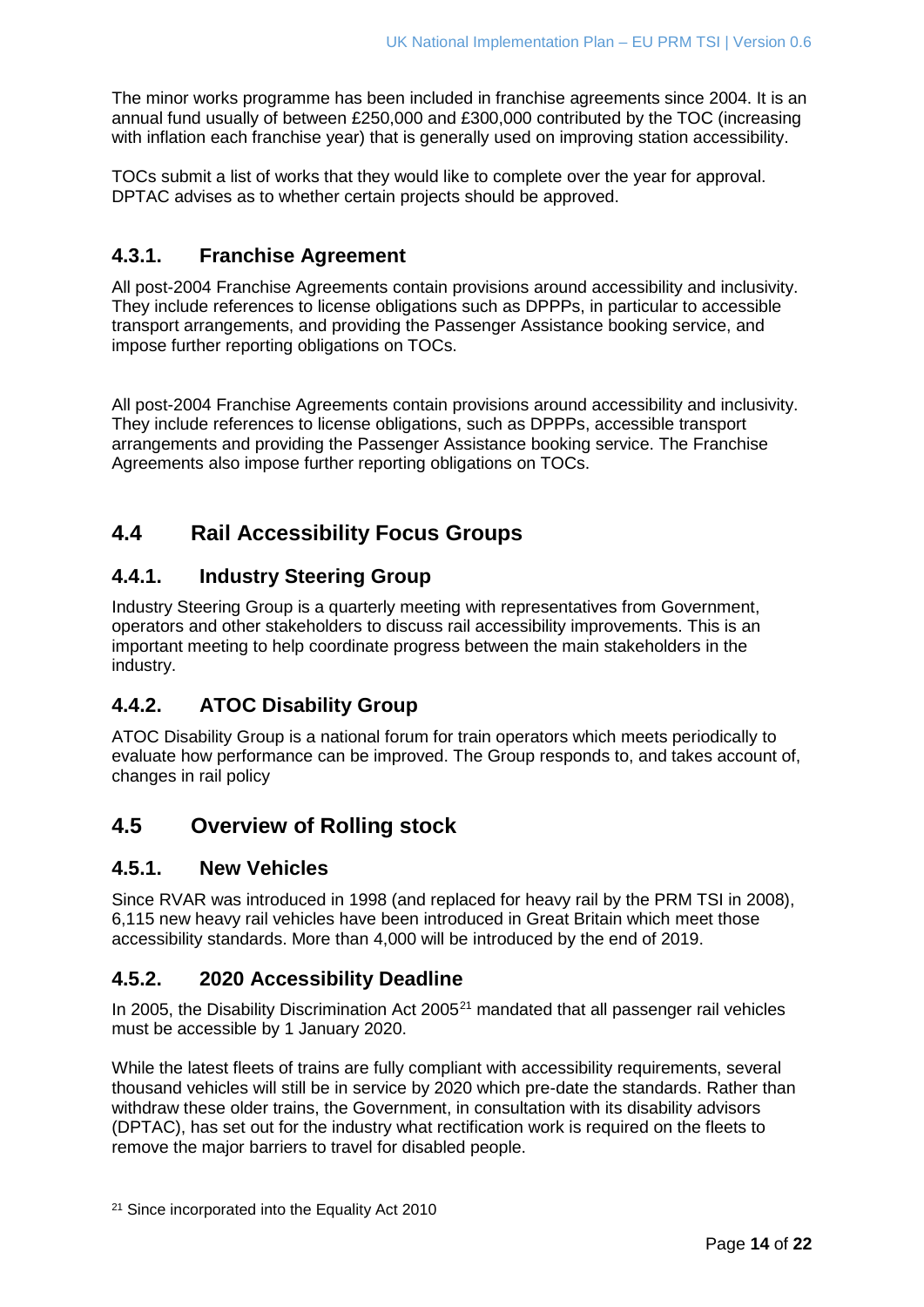This generally means that those older vehicles will have, by 2020:

- Audio-visual Passenger Information Systems;
- Contrasting floors/handrails/handholds;
- Tactile/palm-operable/contrasting door controls;
- Priority seats:
- Mandated numbers of wheelchair spaces;
- An accessible toilet (if toilets are fitted); and
- Compliant boarding ramps.

 If there is minor non-compliance with the accessibility requirements, for example, if a door accessible fleet by 2020 without diverting resources to areas which do not deliver any improvement to disabled people. control is 15 mm too high, and it does not materially affect the ability of persons with disabilities and persons with reduced mobility to travel, then the non-compliances do not need to be rectified. This policy of "targeted compliance" is supported by disability organisations, the rail industry, Ministers and Parliament as a pragmatic way to deliver an

 in place for thousands more to be altered to ensure compliance. Based on this progress, the Government anticipates that 100% of the current fleet which is still in use at the end of 2019 As of May 2015, more than 1,500 older (pre-1999) heavy rail vehicles have been fully refurbished to the standard expected under "targeted compliance" – while plans are already will be accessible.

 The 2020 deadline also applies to non-heavy rail vehicles, which are not subject to this been built (or fully refurbished) to RVAR (representing 58% of that fleet). National Implementation Plan. As of May 2015, almost 2,850 non-heavy rail vehicles had

#### **4.5.3. Enforcement**

 Although DfT takes the lead for accessibility policy, ORR is the enforcing authority for RVAR and PRM TSI. ORR inspectors have investigation and enforcement powers defined by The Regulation 6 of RVAR and to PRM TSI through Regulation 39 of RIR. In the event of a Health and Safety at Work etc. Act 1974. These are applicable to RVAR 2010 through breach of the Regulations Inspectors are empowered to serve formal notices requiring changes to be made (Improvement Notice) or prohibiting an activity (Prohibition Notice). Failure to comply with a Notice is a criminal offence and is likely to result in prosecution. A serious breach of the Regulations may result in immediate prosecution without the prior service of a Notice.

# **4.6 Licensing Obligations**

#### **4.6.1. Disabled People's Protection Policy**

Train and station operators are required by their operating licences to establish and comply with a DPPP which must be approved by ORR.

 When approving DPPPs, ORR will have regard to the 2009 Department for Transport of the ORR July 2014 regulatory statement on disabled people's protection polices and the guidance on '*how to write your disabled people's protection policy*'. ORR also takes account 18 December 2014 open letter to train operating companies on the compliance and approval process for disabled people's protection policies.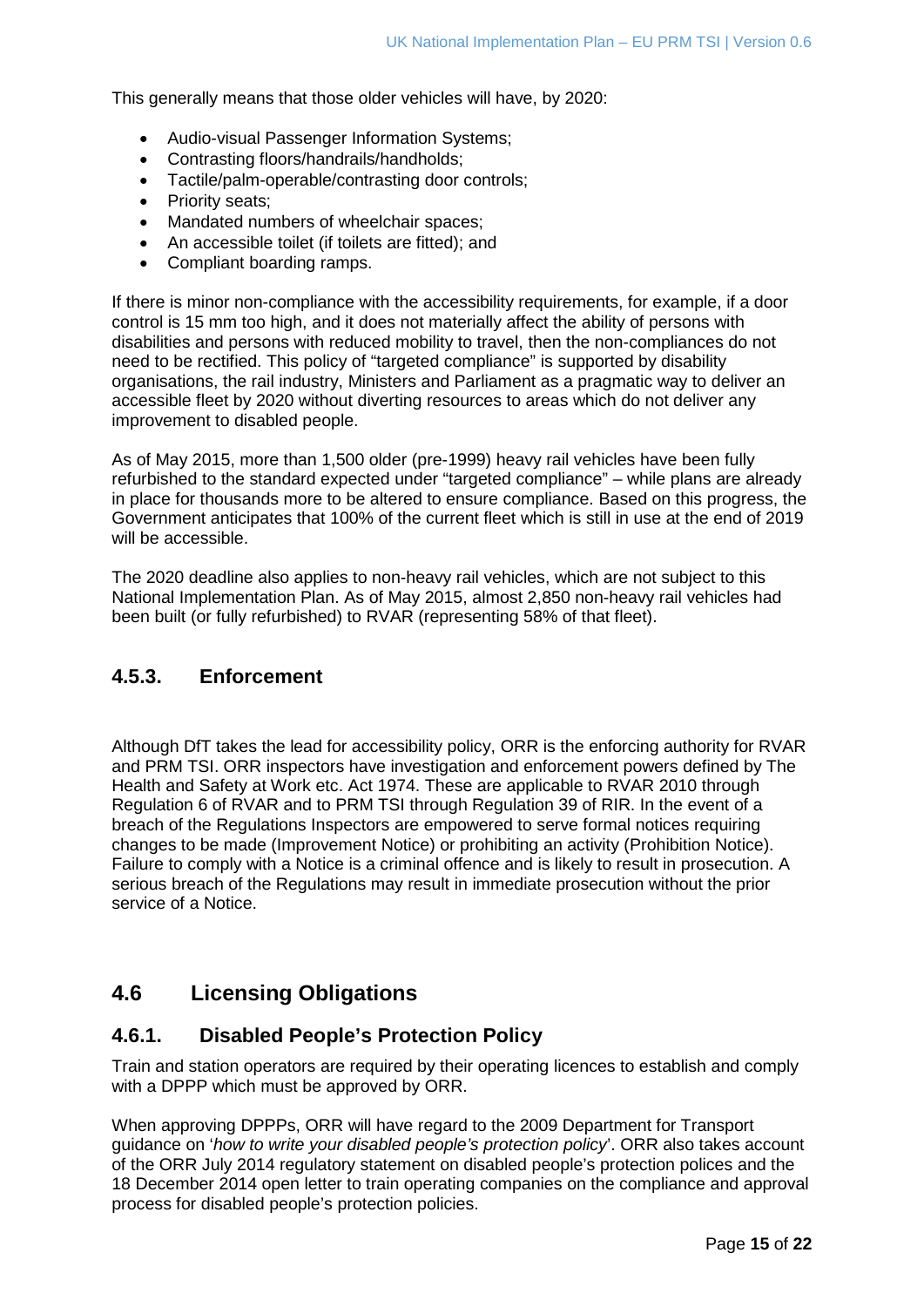Each TOCs DPPP sets out the arrangements and assistance that an operator will provide to protect the interests of older and disabled people using its services and to facilitate such use. DPPPs set out commitments relating to their provision of assistance for passengers, alternative accessible transport, and passenger information, and their policies relating to disabled and older persons on tickets and fares, stations, help and facilities on the train, and in making connections between services.

#### **4.6.1.1. Passenger Assistance**

 whose journey begins at any of the stations at which that operator's trains are scheduled to Each licensed operator must participate in a reservation system for disabled passengers stop. Passenger Assist is free and available to anyone who needs assistance due to a disability, temporary impairment, or older age.

 TOCs must make a variety of commitments to provide pre-travel assistance to passengers in planning their journey and booking train tickets and assistance for that journey, and to hours' notice is required, and without notice where possible. provide assistance at stations and on board trains for booked journeys. No more than 24

Certain stations in London are currently trialling a 'turn up and go' policy, where passengers do not need to notify stations before their arrival. Other train operators have committed to ask passengers for only four hours' notice when booking, and are looking to reduce this time further on certain routes.

#### **4.6.1.2. Alternative Accessible Transport**

 alternative accessible service to take disabled passengers to the nearest or most convenient Operators must also commit in their DPPPs to provide, without extra charge, an appropriate accessible station from where they can continue their journey if they are unable to travel to or from a station because the station is inaccessible to them, or where the service or substitute rail transport is inaccessible.

#### **4.6.1.3. Enforcement**

In October 2013, responsibility for approving and monitoring train and station operators' disabled people's protection policies (DPPPs) transferred to ORR from DfT. Since then, ORR has been engaging with stakeholders, including operators and groups representing those with disabilities, to understand how well the current arrangements work and the role of DPPPs in supporting confident use of the railway.

ORR's focus is on improving organisational culture. This involves concentrating on the internal arrangements that an operator has in place to deliver its obligations. When approving DPPPs, ORR wants operators to demonstrate that their arrangements and approach reflect an organisational culture which drives effective delivery and continuous improvement. When monitoring DPPPs, ORR will look at how well these arrangements are delivered by focusing on the outcomes that are being achieved.

 In addition to this, ORR is working with stakeholders to establish a core data set of measures for operators to report against to provide a robust evidence base for DfT monitoring. They will then use this evidence, alongside any other relevant information, to inform whether they need to carry out closer scrutiny of an operator.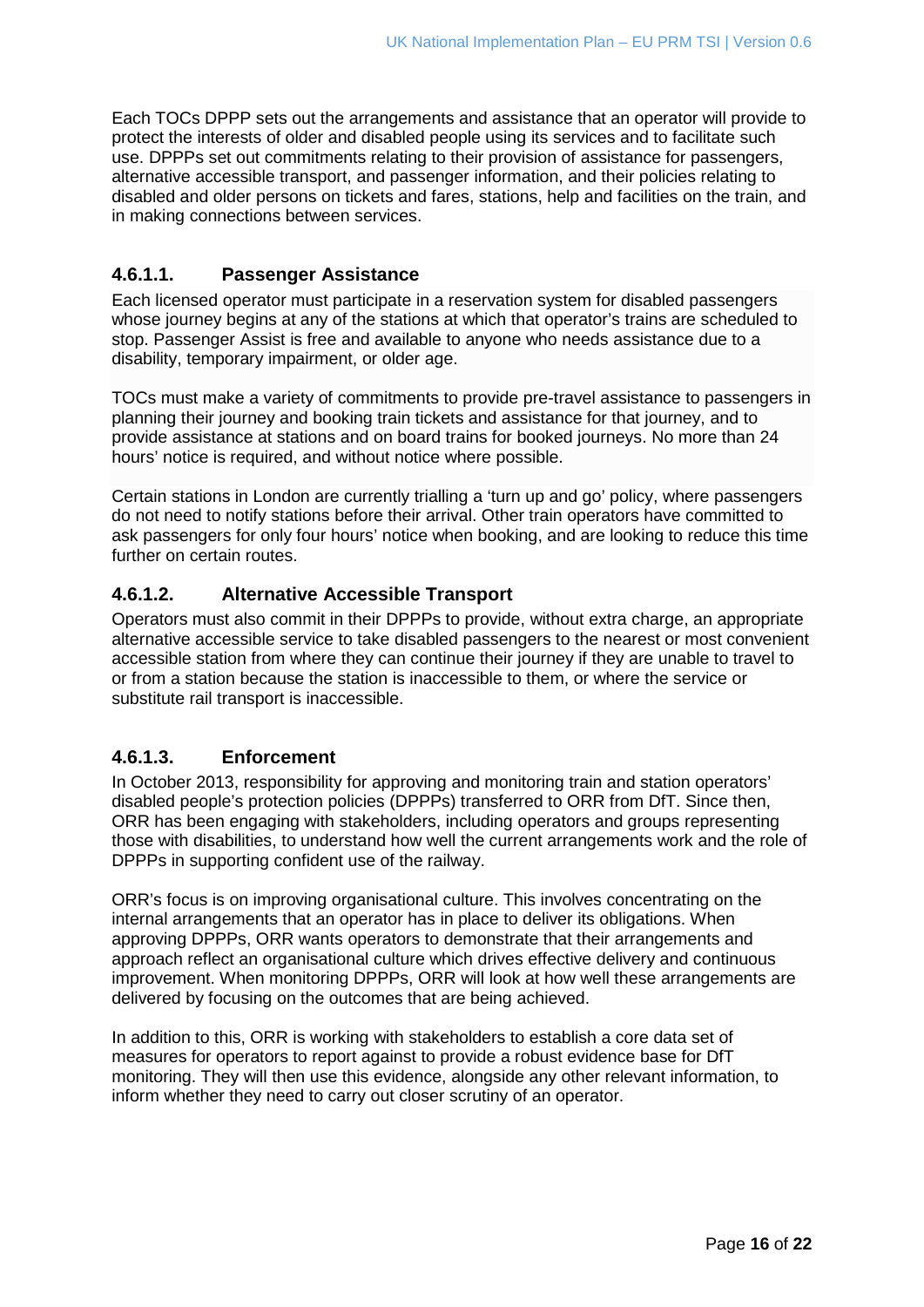#### *4.6.2.* **Code of Practice –** *Design Standards for Accessible Railway Stations*

 maintain a code of practice protecting the interests of disabled rail passengers. This code provides a clear set of standards (including European standards, national standards and best practice guidance), which must be followed by TOCS and anybody else carrying out As set out in the Railways Act 1993, it is the responsibility of the Secretary of State to rail infrastructure improvements. As part of a TOC's licence, they must adhere to this document.

Whilst the Railways Act 2005 granted Scottish Ministers the power to produce their own Code of Practice to apply to services and stations in Scotland, Scottish Ministers and the Secretary of State chose to produce a joint Code of Practice.

# **4.7 Industry Initatives**

#### **4.7.1. Stations Made Easy**

 includes maps, pictures, routing information, and other information that would be useful for Stations Made Easy is a web-based system that holds information on every UK station. This checking the accessibility of a station. This system is managed and updated by ATOC and National Rail Enquiries.

 information. The contract for this service runs out in March 2016, and ATOC is reviewing how this system will be developed and managed in the future. Currently, the audits are undertaken by a private company, which also updates the routing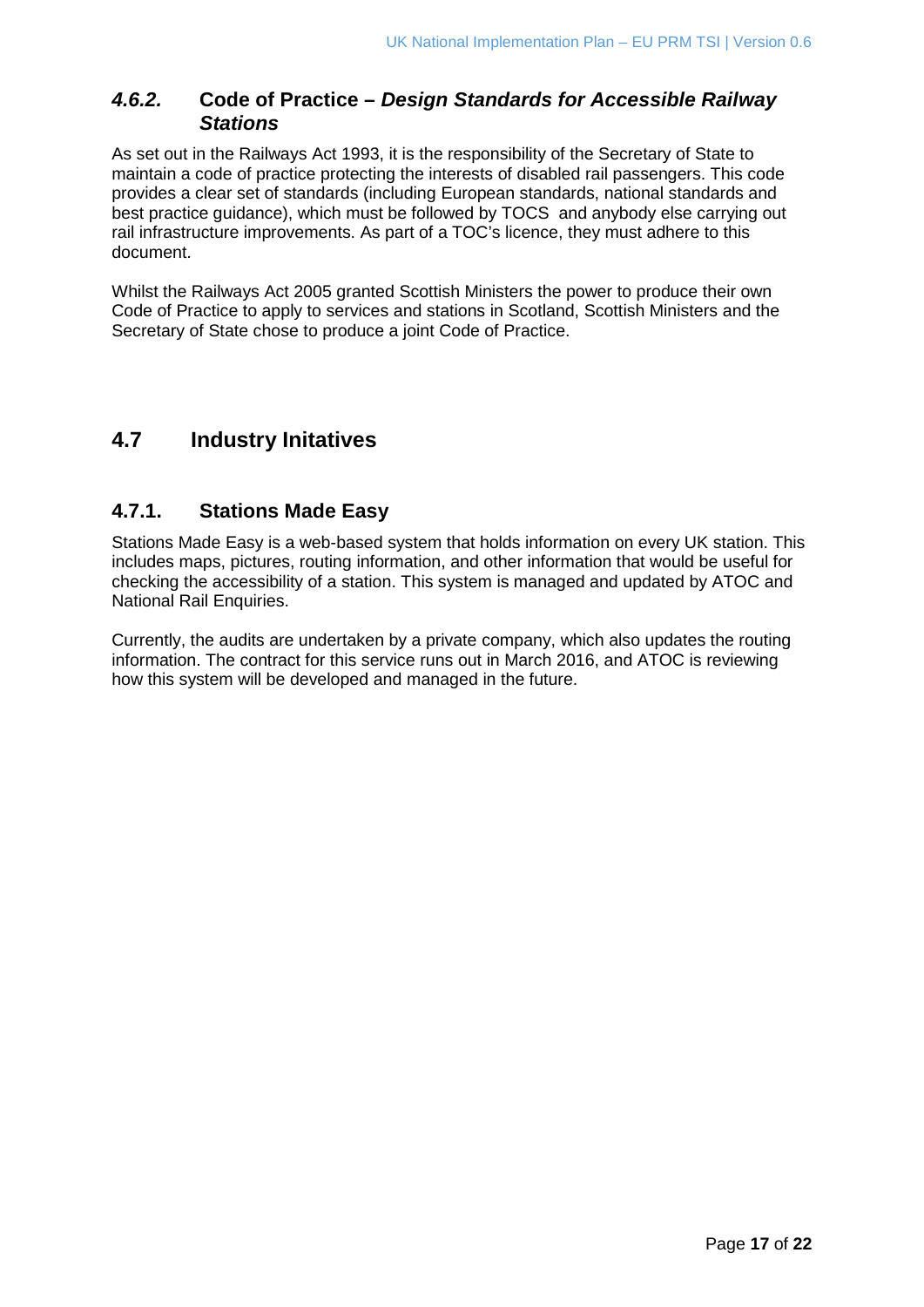# <span id="page-17-0"></span>**5. Definition of a Strategy**

### **5.1 Prioritisation Rule**

#### **5.1.1. England and Wales**

 accessibility should be improved if it is being renewed or upgraded. This rule is not used for stations in England and Wales. Annex B of the PRM TSI sets out a temporary prioritisation rule to decide whether a station's

#### **5.1.2. Scotland**

 railway operators to concentrate available upgrade budget on the larger, busier stations. The prioritisation rule can, however, be used in Scotland, but it is not automatically applied. The application of the prioritisation rule needs to be justified by a business case. This allows

 As this rule is temporary, we recognise that it is likely to be removed from revisions to the PRM TSI.

#### **5.1.3. Stations**

#### **5.1.3.1. Access for All Main Programme**

The criteria for stations chosen for the Access for All main programme will remain the same:

- 1. Industry priorities
- 2. Passenger footfall
- 3. Incidence of Disability in Local Area
- 4. Proximity to facilities, such as hospitals or schools for disabled children
- 5. Availability of third party funding
- 6. Geographical location.

#### **5.1.3.2. Access for All Small Schemes**

 depending on the number of stations and their footfall. It will then be the responsibility of the The decision surrounding the allocation and spending of small schemes funding will remain the same: the annual pot of funding will be split between each train operating company company to decide how to spend this funding.

#### **5.1.4. Rolling Stock**

#### **5.1.4.1. 2020 target**

fully refurbished to modern accessibility standards - 60% of the national fleet. The law already requires all passenger rail vehicles to be accessible by 1 January 2020 (see section [4.5.2\)](#page-13-1). As of May 2015, 7,620 heavy rail vehicles were in use which had been built or

fully refurbished to modern accessibility standards – 60% of the national fleet.<br>With the replacement of some older trains by over 4,000 new vehicles by the end of 2019, and the application of "targeted compliance" to those that remain, the Government expects that all trains in use in the UK will be accessible by 2020.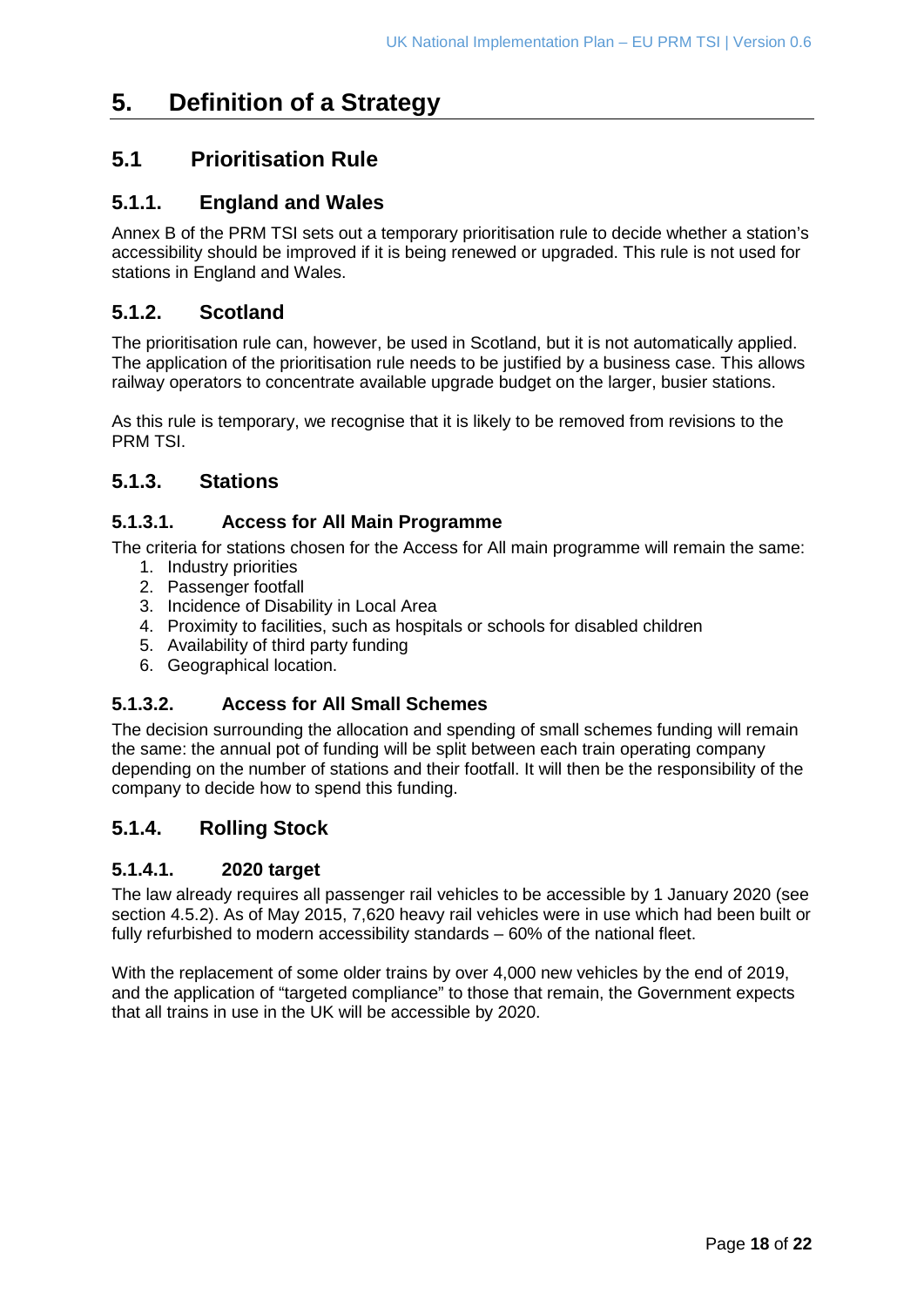# <span id="page-18-0"></span>**6. Financing**

# **6.1 Access for All Main Programme**

 The Access for All Main Programme is currently funded until at least 2019 by £160m. This will deliver step-free routes at 68 stations, as chosen by the DfT from TOC-nominated stations.

# **6.2 Access for All Small Schemes Programme**

Access for All Small Schemes programme is currently funded by a £7.5m cash grant that is split between TOCs depending on the number of stations and their footfall.

# **6.3 Minor Works Fund**

The Minor Works Fund is written into the franchise agreement of TOC and there is no desire to remove it from the cost of running franchises. They are still being included in new franchise agreements in 2015.

# **6.4 Rolling Stock Accessibility**

 increases their price. Incorporating accessibility requirements into vehicles as they are being built only marginally

The capital cost of modifying the thousands of older (pre-1999) vehicles which are being refurbished to the standards expected under "targeted compliance" is expected to be in the region of £200m. This will be rentalised by the owners over the remaining life of those fleets and reflected in the levels of franchise subsidy/premia.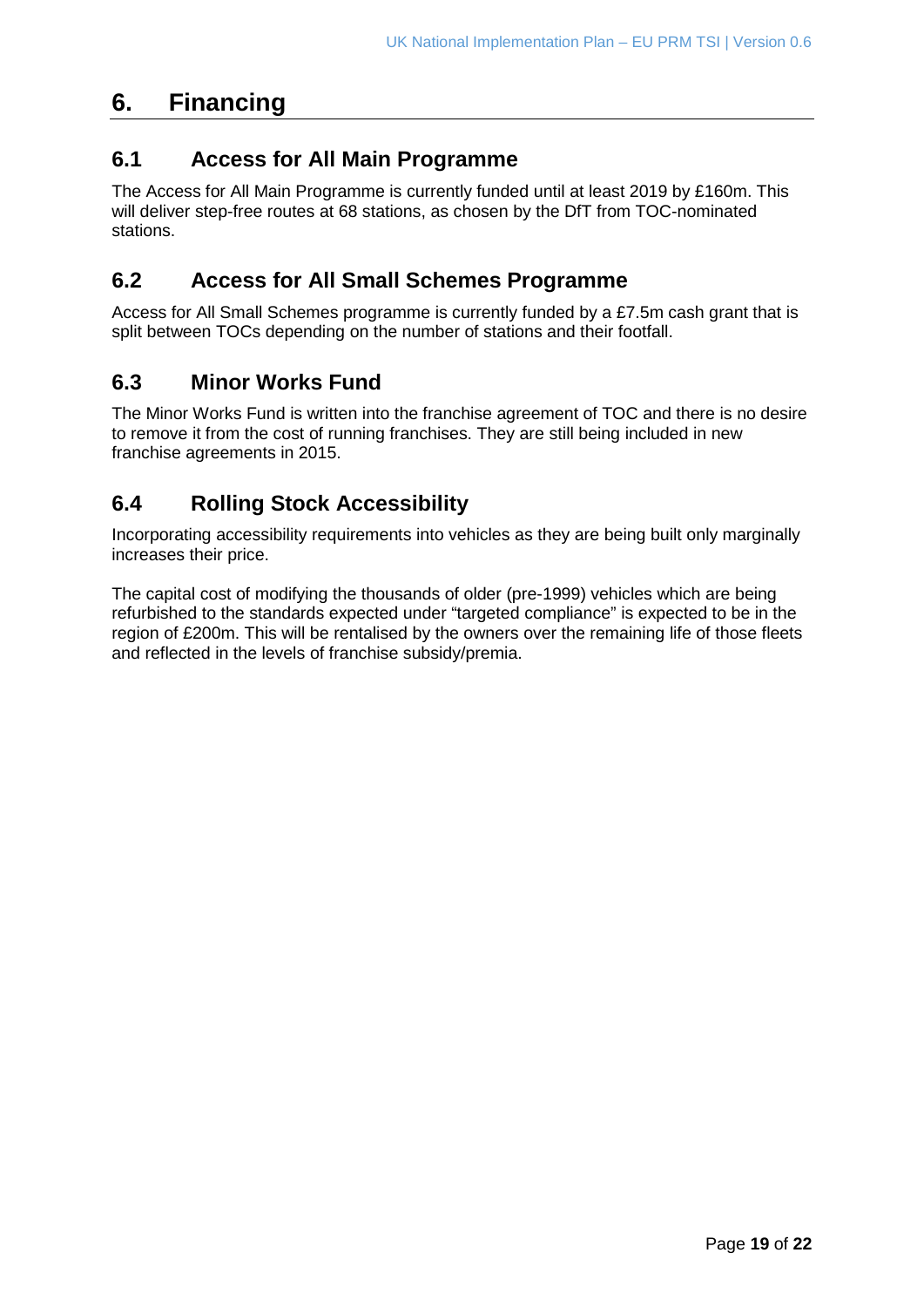# <span id="page-19-0"></span>**7. Follow-up and Feedback**

# **7.1 Update of the inventory of assets**

 The UK will fully support the work in compiling an EU inventory of assets. As part of this work, we will continue to keep our station accessibility website, Stations Made Easy, updated and work on how this system can be integrated effectively into the EU system.

# **7.2 Update of the plan**

 This plan covers infrastructure work with certainty up to the end of the current funding a minimum, this plan will be updated before the end of CP5 to outline the future strategy for period, Control Period 5 (CP5), which ends in 2019, and vehicle accessibility up to 2020. As eliminating obstacles to accessibility on the rail network.

 This plan will also be updated if there are any significant changes to the UK's strategy between now and the update at the end of CP5, such as an increase in funding, changes to primary legislation or unanticipated project issues.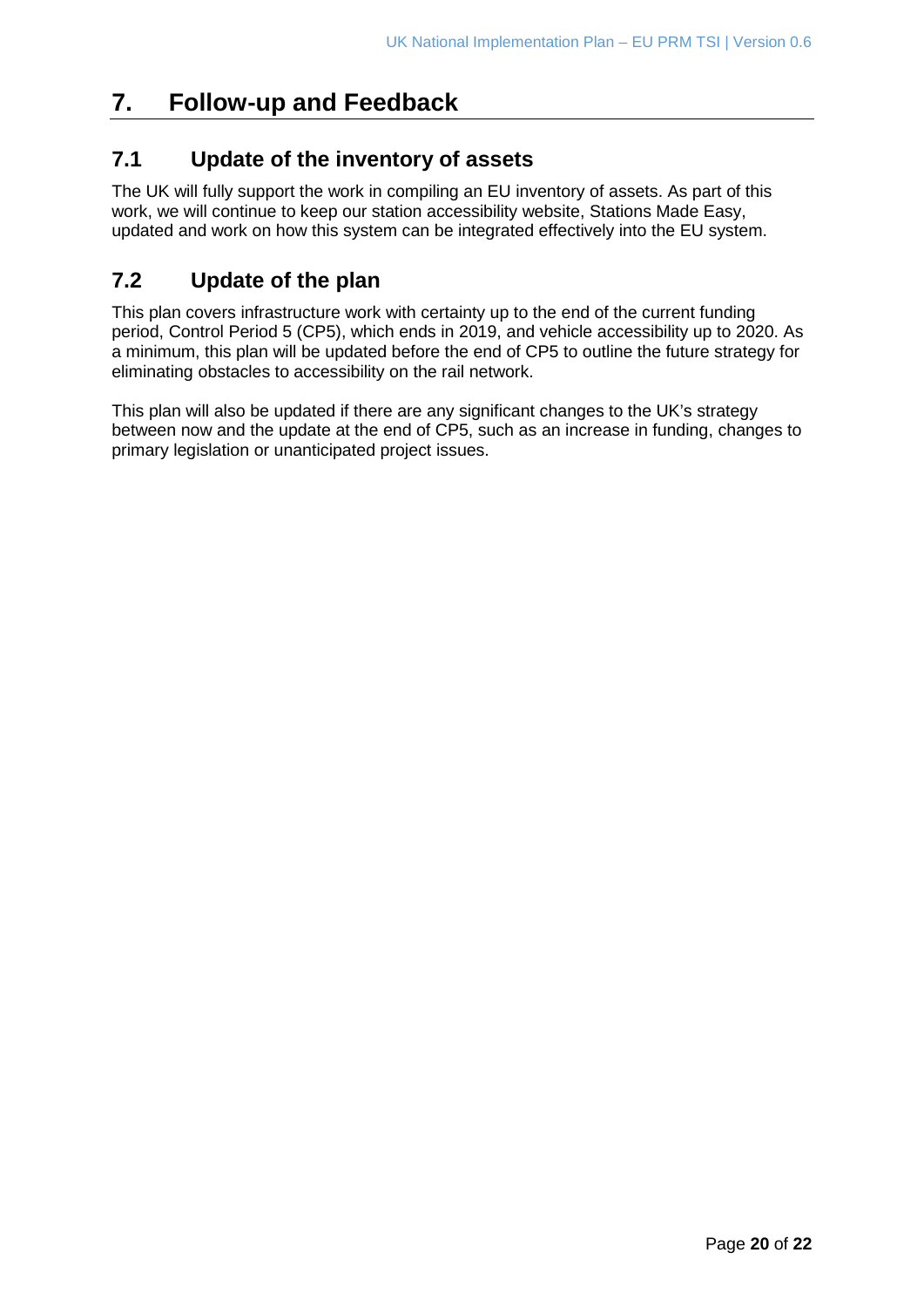# <span id="page-20-0"></span>**8. Appendix A – Glossary**

|                 | Association of Train Operating Companies                                                                                                                                                                                                                                                                                                                                                                |
|-----------------|---------------------------------------------------------------------------------------------------------------------------------------------------------------------------------------------------------------------------------------------------------------------------------------------------------------------------------------------------------------------------------------------------------|
| <b>ATOC</b>     | Representative body of the 28 train operating companies that provide passenger<br>services on the UK rail network. Responsible for the management of the Passenger<br>Assist booking system and for the development and delivery of the Disabled Persons<br>Railcard.                                                                                                                                   |
|                 | <b>Control Period 5</b>                                                                                                                                                                                                                                                                                                                                                                                 |
| CP <sub>5</sub> | Control Periods are the 5-year timespans that are used for financial and planning<br>purposes on the UK rail network. CP5 runs from 2014 to 2019.                                                                                                                                                                                                                                                       |
|                 | <b>Disability Discrimination Act</b>                                                                                                                                                                                                                                                                                                                                                                    |
| <b>DDA</b>      | Primary legislation that made it unlawful to discriminate against disabled people in<br>relation to employment, the provision of goods and services, education and<br>transport. It came into force in 1995, was amended in 2005 and repealed by Equality<br>Act 2010.                                                                                                                                  |
|                 | <b>Disabled People's Protection Policy</b>                                                                                                                                                                                                                                                                                                                                                              |
| <b>DPPP</b>     | A DPPP sets out, amongst other things, the arrangements and assistance that an<br>operator will provide to protect the interests of disabled people using its services.                                                                                                                                                                                                                                 |
|                 | <b>Disabled Persons Transport Advisory Committee</b>                                                                                                                                                                                                                                                                                                                                                    |
| <b>DPTAC</b>    | Advises the government on transport legislation, regulations and guidance and on<br>the transport needs of disabled people, ensuring disabled people have the same<br>access to transport as everyone else.                                                                                                                                                                                             |
| EC              | <b>European Commission</b>                                                                                                                                                                                                                                                                                                                                                                              |
| <b>NIP</b>      | National Implementation Plan                                                                                                                                                                                                                                                                                                                                                                            |
|                 | Office of Rail and Road                                                                                                                                                                                                                                                                                                                                                                                 |
| <b>ORR</b>      | The independent safety and economic regulator for Britain's railways. It is<br>responsible for ensuring that railway operators comply with health and safety law. It<br>regulates Network Rail's activities and funding requirements, regulates access to the<br>railway network, licenses the operators of railway assets and publishes rail statistics.<br>ORR enforces RVAR and PRM TSI for the DfT. |
| <b>PRM</b>      | Technical Specification for Interoperability for Persons with Reduced Mobility or                                                                                                                                                                                                                                                                                                                       |
| <b>TSI</b>      | <b>Persons with Disabilities</b><br><b>Regulatory Assets Base</b>                                                                                                                                                                                                                                                                                                                                       |
| <b>RAB</b>      | Represents the value of the assets used for the regulated activities. It provides a<br>means for revenue requirements and prices/access charges.                                                                                                                                                                                                                                                        |
|                 | Rail Vehicle Accessibility Regulations                                                                                                                                                                                                                                                                                                                                                                  |
| <b>RVAR</b>     | A statutory instrument that sets standards to improve accessibility for disabled<br>passengers on rail vehicles.                                                                                                                                                                                                                                                                                        |
|                 | There have been three sets of RVAR so far: the original RVAR1998 - The Rail<br>Vehicle Accessibility Regulations 1998 - which has been repealed and now<br>RVAR2008 and RVAR2010 - The Rail Vehicle Accessibility (Interoperable Rail<br>System) Regulations 2008 and The Rail Vehicle Accessibility (Non-Interoperable<br>Rail System) Regulations 2010 respectively.                                  |
|                 | <b>Train Operating Company</b>                                                                                                                                                                                                                                                                                                                                                                          |
| <b>TOC</b>      | A business that operates passenger trains on the UK rail network.                                                                                                                                                                                                                                                                                                                                       |